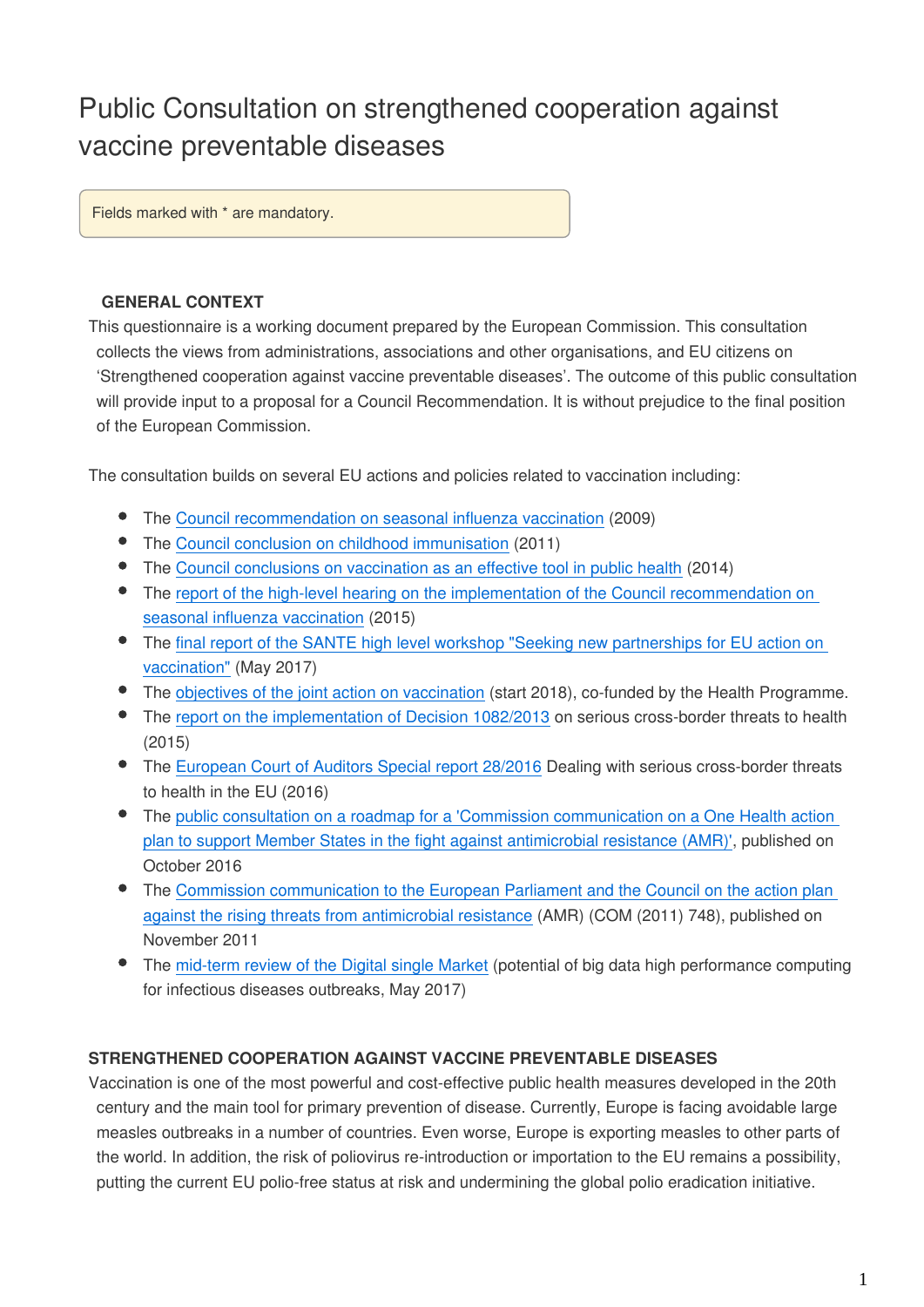Seasonal influenza vaccination currently prevents up to 37000 deaths each year in the EU. Yet, seasonal influenza vaccination coverage rates in the majority of EU countries are significantly below the agreed objective of 75 % for elderly (Council Recommendation on seasonal influenza vaccination, 2009).

- Current challenges related to low and declining coverage, supply shortages and vaccine hesitancy require an urgent response. Council conclusions on vaccination as an effective tool in public health call on Member States and the Commission to develop joint actions in order to share best practices on vaccination policies. Furthermore the Council conclusions call on the Commission to identify synergies between vaccination and other EU policies and legislation, in particular as regards crisis management and preparedness.
- In May 2017 the Commission organised the workshop "Seeking new partnerships for EU action on vaccination" to explore how cooperation at EU level can increase vaccine coverage, address shortages and strengthen routine immunisation programmes, taking into account possible synergies between vaccination and the use of antibiotics.
- To this end, a joint action on vaccination, co-funded by the Union´s Health Programme, will start in 2018, focusing on strengthened interaction of immunization information systems, better demand and supply forecasting, enhanced prioritization of vaccine research and development, and tackling vaccine hesitancy.

### **REPLIES TO THE QUESTIONNAIRE**

We invite the general public and all interested people to take part in this consultation.

- A targeted consultation aimed at stakeholders (for example, health administrators, associations, health professionals, civil society, industry) will address members of the Health Policy Platform
- This consultation includes questions on vaccine hesitancy, sustainable vaccine policies in the EU and EU coordination on vaccination.
- As answers to the entire questionnaire are mandatory, we have reserved the option 'I do not know' / Not applicable (NA)' for such cases.
- The questionnaire should take about 15 minutes to complete.

You may also upload a document after you have completed all the questions.

- [1] For the purpose of this survey, administrations refer to both public administrations and private administrations with public service obligations.
- [2] For the purpose of this survey, associations and other organisations refer to trade associations, professional associations, academia and scientific societies and organisations representing the interests of specific stakeholders.

### INFORMATION ABOUT THE RESPONDENT

**\***Please indicate if you are answering the questionnaire as an individual citizen or as a representative of an organisation/association/administration:

- C a) Citizen
- b) Organisation/association/administration/industry/private enterprise

 If you answer a), please go to the next section If you answer b), please continue

**\***Please indicate the name of your organisation/association/administration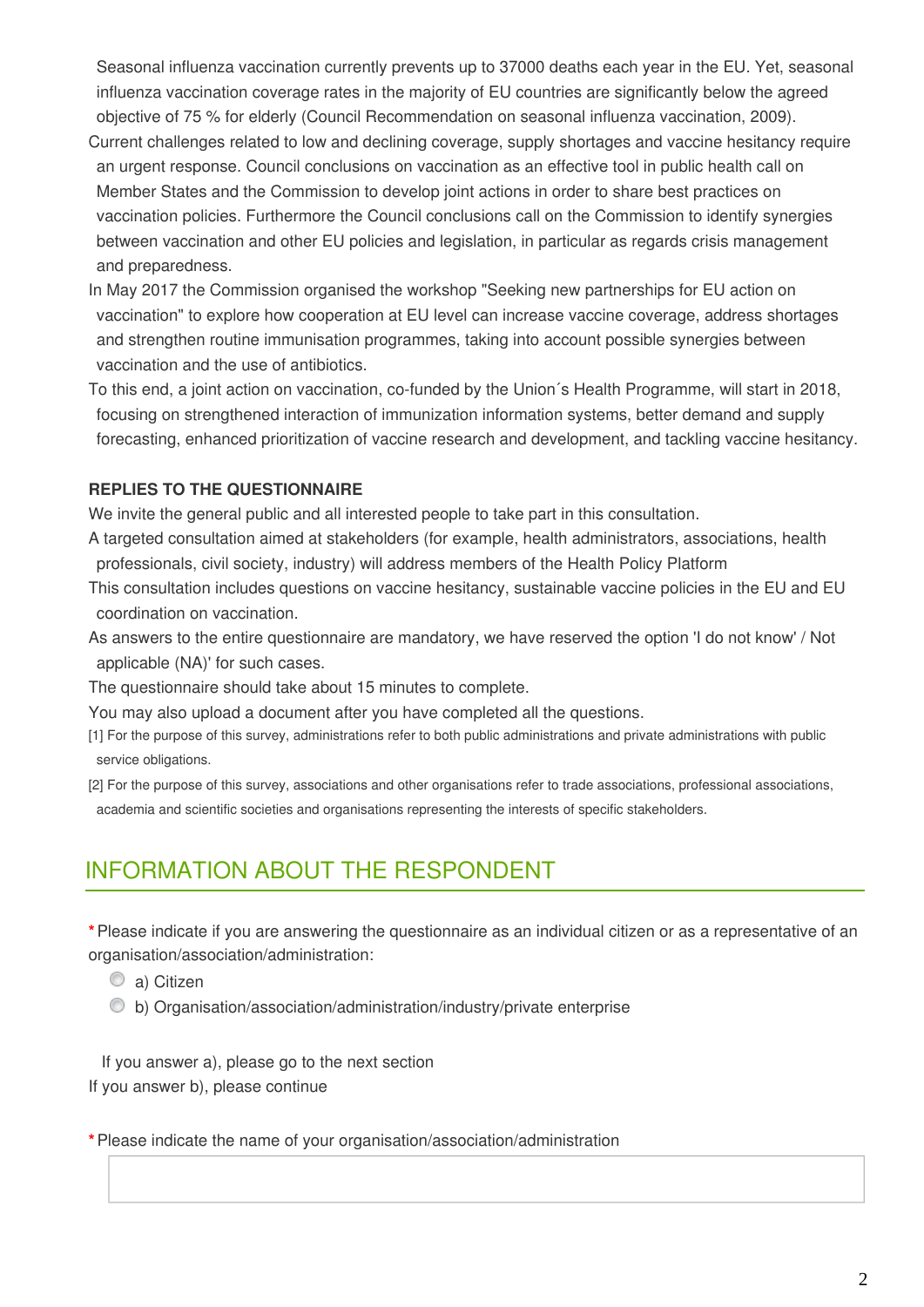### **\***Type of organisation

- $\bullet$  health administration
- $\bullet$  health service provider
- trade association
- **O** private enterprise
- $\bullet$  professional consultancy
- $\bullet$  professional association
- $\circledcirc$  non-governmental organisation
- $\bullet$  research and academia
- $\bullet$  churches and religious communities
- $\bullet$  regional or local authority
- $\bullet$  international organisation
- $\circ$  other

**\***If "other", please specify

**\***Please enter the country where your organisation/association/administration is based

- **C** Afghanistan
- C Albania
- C Algeria
- C Andorra
- C Angola
- Antigua and Barbuda
- C Argentina
- C Armenia
- C Australia
- C Austria
- **C** Azerbaijan
- Bahamas
- C Bahrain
- C Bangladesh
- Barbados
- **Belarus**
- **Belgium**
- $\bullet$  Belize
- $\circledcirc$  Benin
- C Bhutan
- **Bolivia**
- Bosnia and Herzegovina
- Botswana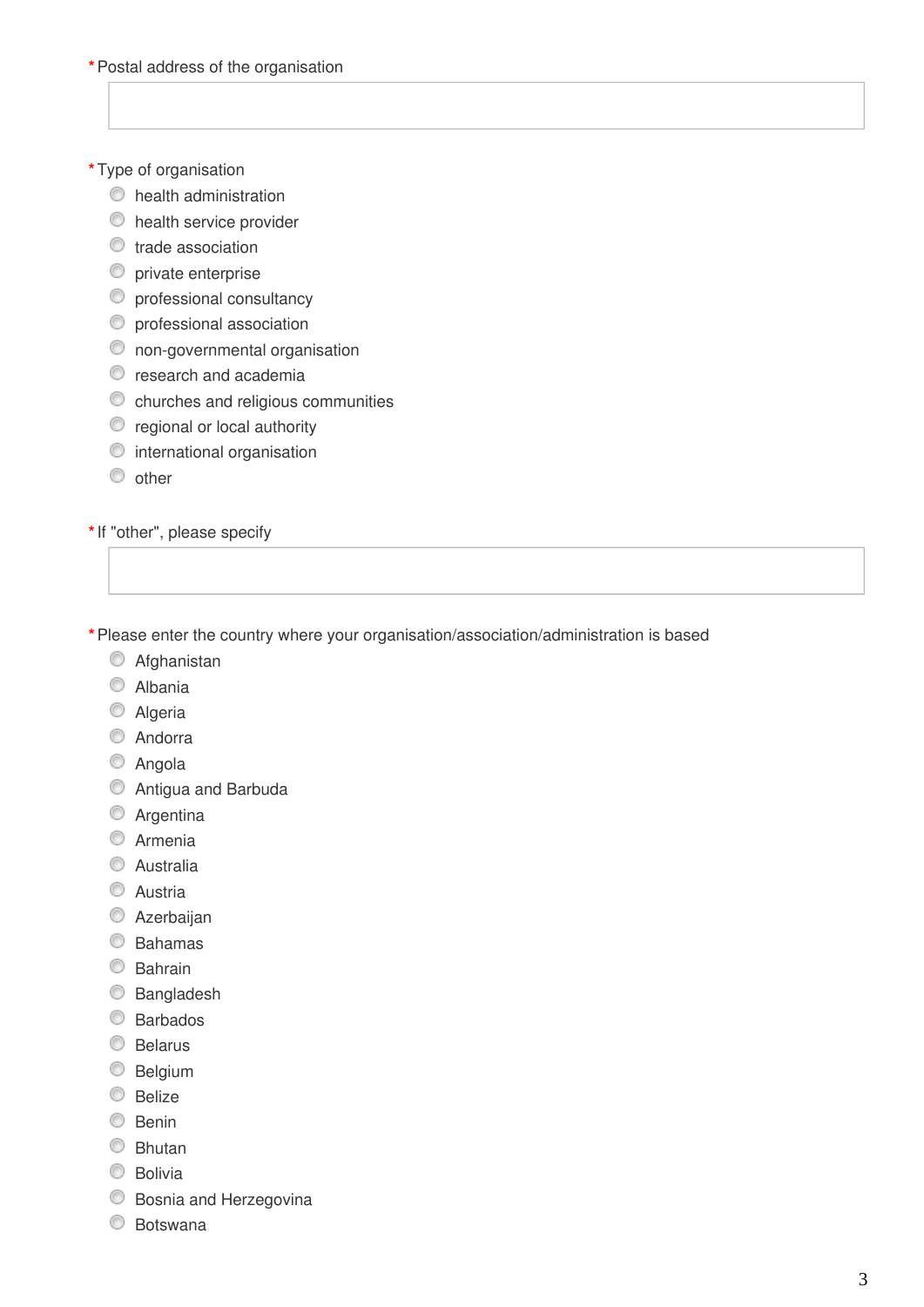- **Brazil**
- Brunei Darussalam
- **Bulgaria**
- **Burkina Faso**
- **Burundi**
- Côte D'Ivoire
- Cabo Verde
- Cambodia
- Cameroon
- Canada
- Central African Republic
- Chad
- Chile
- China
- Colombia
- Comoros
- Congo
- Costa Rica
- Croatia
- Cuba
- Cyprus
- Czech Republic
- Democratic Republic of the Congo
- **O** Denmark
- **Djibouti**
- C Dominica
- **Dominican Republic**
- C Ecuador
- **Egypt**
- El Salvador
- **Equatorial Guinea**
- **Eritrea**
- **Estonia**
- **Ethiopia**
- © Fiji
- Finland
- C France
- C Gabon
- C Gambia
- **Georgia**
- C Germany
- C Ghana
- C Greece
- C Grenada
- **C** Guatemala
- **C** Guinea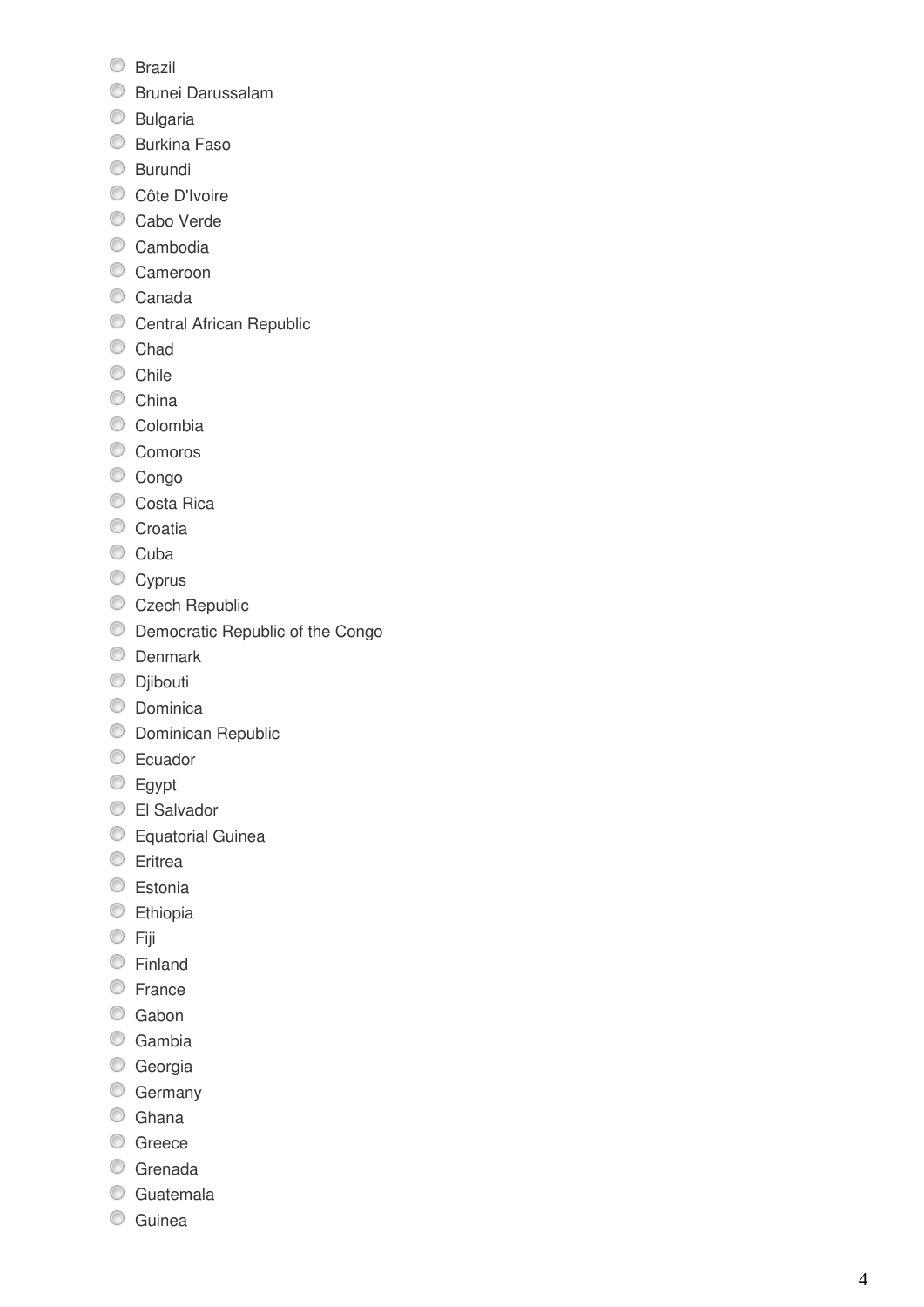- **C** Guinea Bissau
- **Guyana**
- **C** Haiti
- Honduras
- **Hungary**
- **C** Iceland
- $\circ$  India
- **O** Indonesia
- <sup>O</sup> Iran
- <sup>O</sup> Iraq
- **O** Ireland
- **O** Israel
- $\circ$  Italy
- **Jamaica**
- Japan
- Jordan
- **Kazakhstan**
- **Kenya**
- **Kiribati**
- **Kuwait**
- **Kyrgyzstan**
- C Laos
- C Latvia
- **C** Lebanon
- **C** Lesotho
- C Liberia
- **C** Libya
- **C** Liechtenstein
- **C** Lithuania
- $\textcircled{}$  Luxembourg
- Madagascar
- **Malawi**
- **Malaysia**
- **Maldives**
- **Mali**
- Malta
- $\circ$  Marshall Islands
- Mauritania
- **Mauritius**
- **Mexico**
- **Micronesia**
- C Monaco
- Mongolia
- Montenegro
- **Morocco**
- Mozambique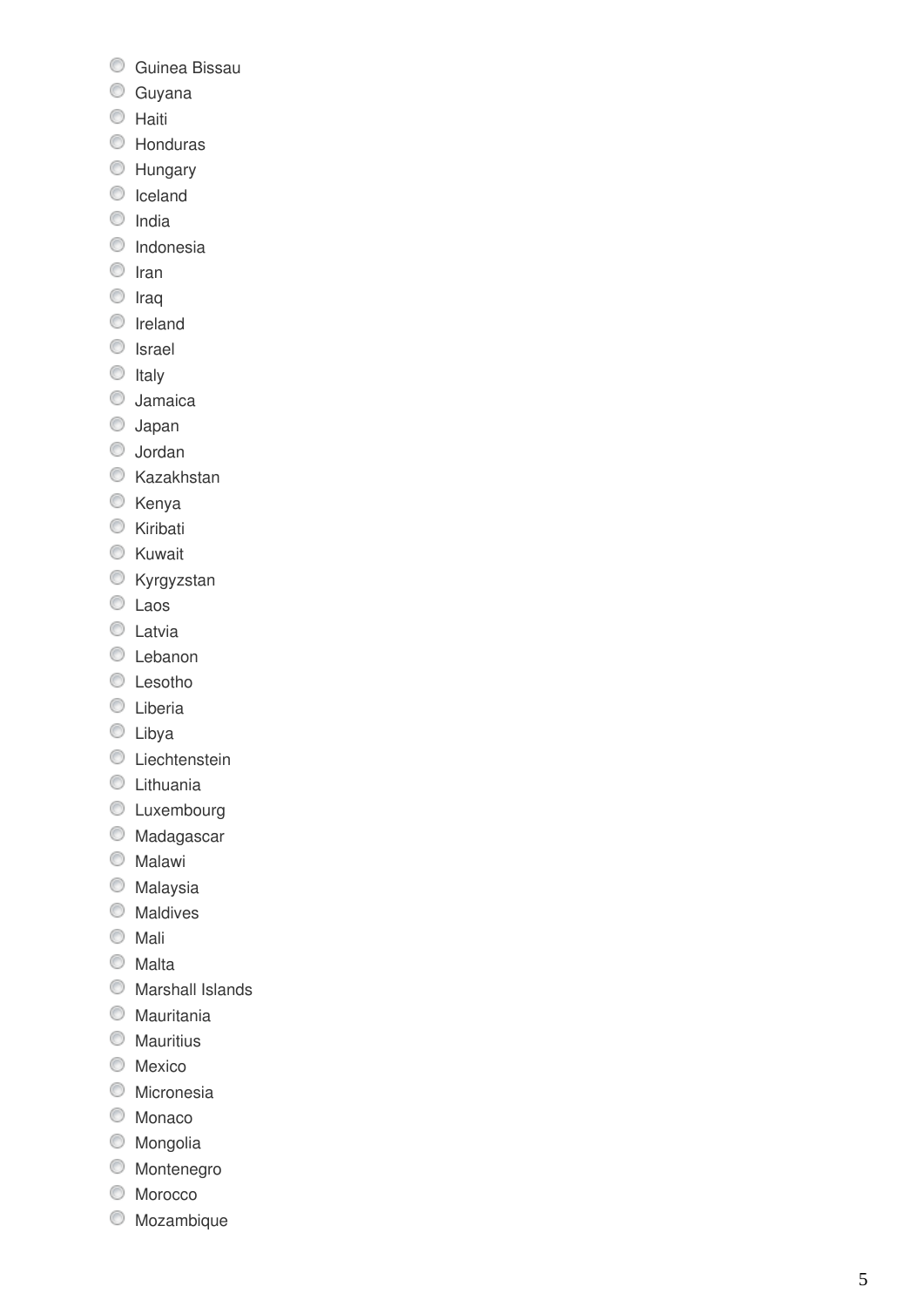- Myanmar
- Namibia
- **Nauru**
- **Nepal**
- **Netherlands**
- **New Zealand**
- Nicaragua
- <sup>O</sup> Niger
- **Nigeria**
- North Korea
- Norway
- $\circ$  Oman
- **C** Pakistan
- C Palau
- Panama
- **Papua New Guinea**
- Paraguay
- O Peru
- **C** Philippines
- Poland
- **Portugal**
- C Qatar
- **Republic of Moldova**
- C Romania
- **C** Russian Federation
- Rwanda
- **Saint Kitts and Nevis**
- Saint Lucia
- **Saint Vincent and the Grenadines**
- C Samoa
- San Marino
- Sao Tome and Principe
- Saudi Arabia
- Senegal
- Serbia
- Seychelles
- Sierra Leone
- Singapore
- C Slovakia
- **Slovenia**
- **Solomon Islands**
- C Somalia
- South Africa
- **South Korea**
- South Sudan
- Spain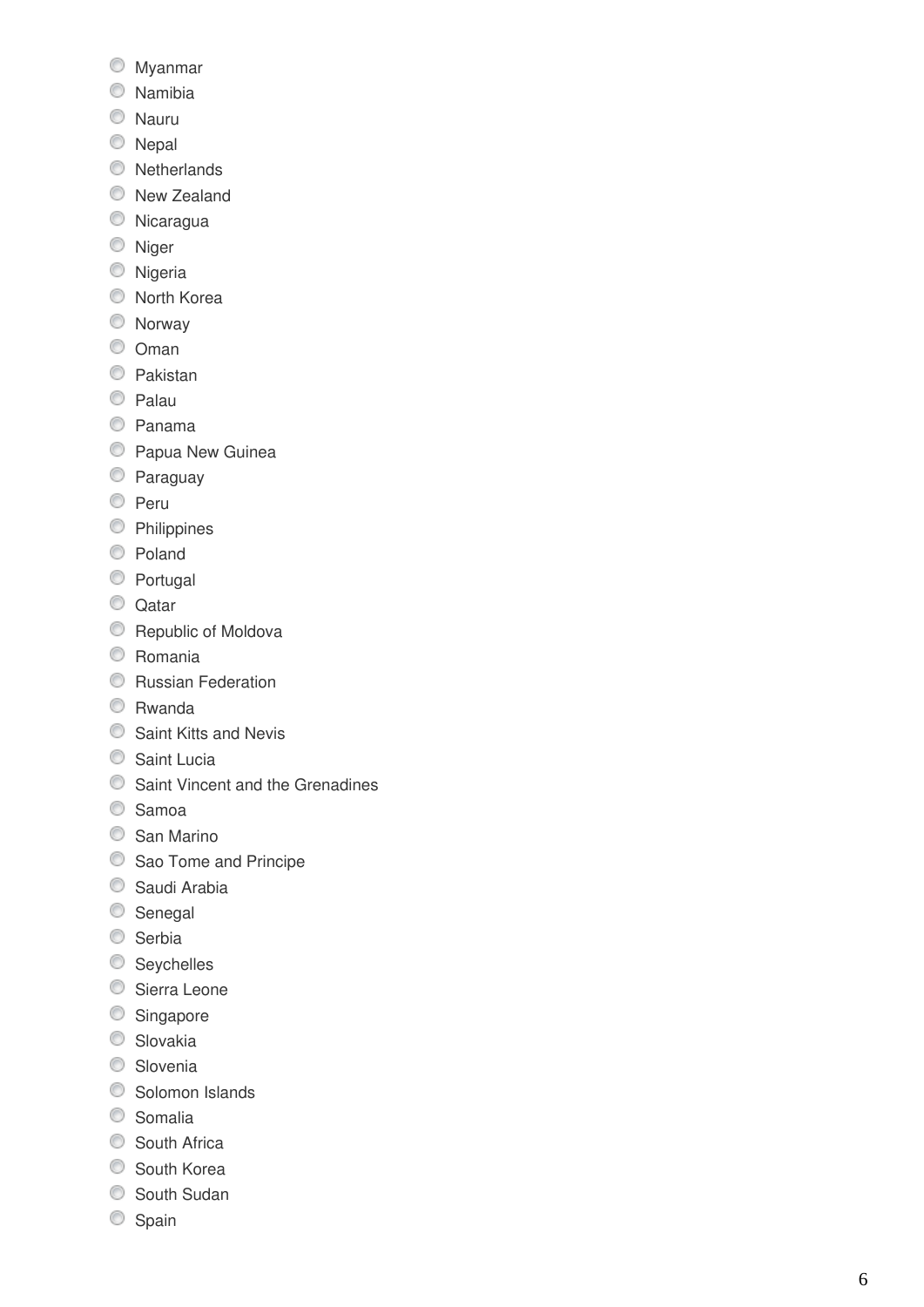- Sri Lanka
- C Sudan
- **Suriname**
- **Swaziland**
- **Sweden**
- Switzerland
- Syrian Arab Republic
- **Tajikistan**
- **Tanzania**
- Thailand
- **The former Yugoslav Republic of Macedonia**
- **Timor-Leste**
- Togo
- Tonga
- Trinidad and Tobago
- **Tunisia**
- **Turkey**
- **O** Turkmenistan
- **Tuvalu**
- Uganda
- **Ukraine**
- **C** United Arab Emirates
- United Kingdom
- **United States of America**
- **Uruguay**
- **Uzbekistan**
- Vanuatu
- Venezuela
- Viet Nam
- O Yemen
- C Zambia
- Zimbabwe

Please indicate whether your organisation/association/administration is listed in the Transparency Register

- Yes
- © No

if, yes, please specify identification number

 In the interest of transparency, organisations and associations have been invited to provide the public with relevant information about themselves by registering in Transparency Register and subscribing to its Code of Conduct.

Please, continue on section 2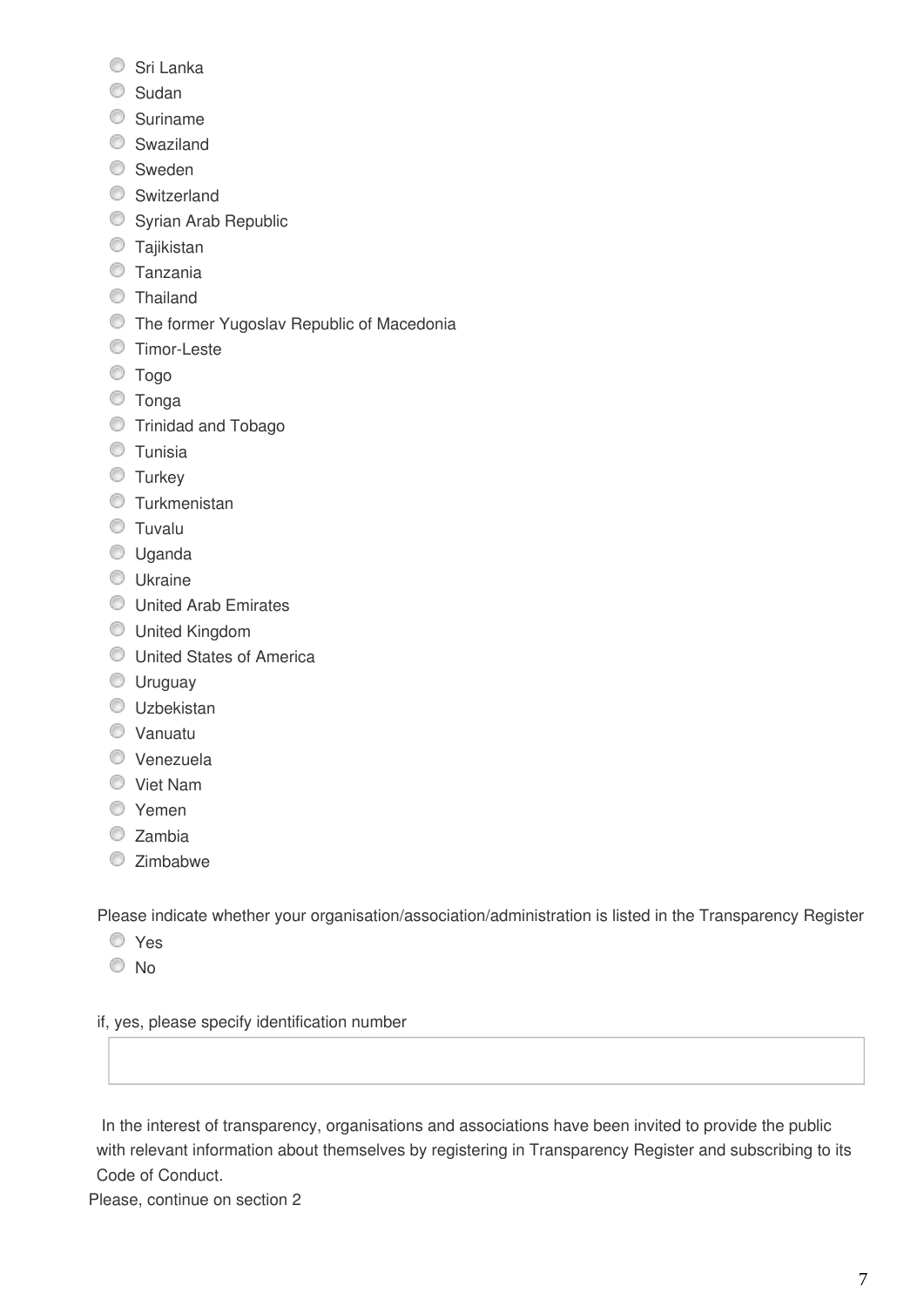Please provide the following data:

**\***Name, Surname (please note that you can still opt for your answers to remain anonymous when results are published)

**\***Country of residence

- **C** Afghanistan
- C Albania
- C Algeria
- C Andorra
- C Angola
- Antigua and Barbuda
- **C** Argentina
- **C** Armenia
- C Australia
- C Austria
- **C** Azerbaijan
- Bahamas
- **Bahrain**
- C Bangladesh
- Barbados
- **Belarus**
- **Belgium**
- **Belize**
- C Benin
- **Bhutan**
- **Bolivia**
- **Bosnia and Herzegovina**
- Botswana
- **Brazil**
- **Brunei Darussalam**
- **Bulgaria**
- **Burkina Faso**
- **Burundi**
- Côte D'Ivoire
- Cabo Verde
- Cambodia
- **Cameroon**
- Canada
- Central African Republic
- C Chad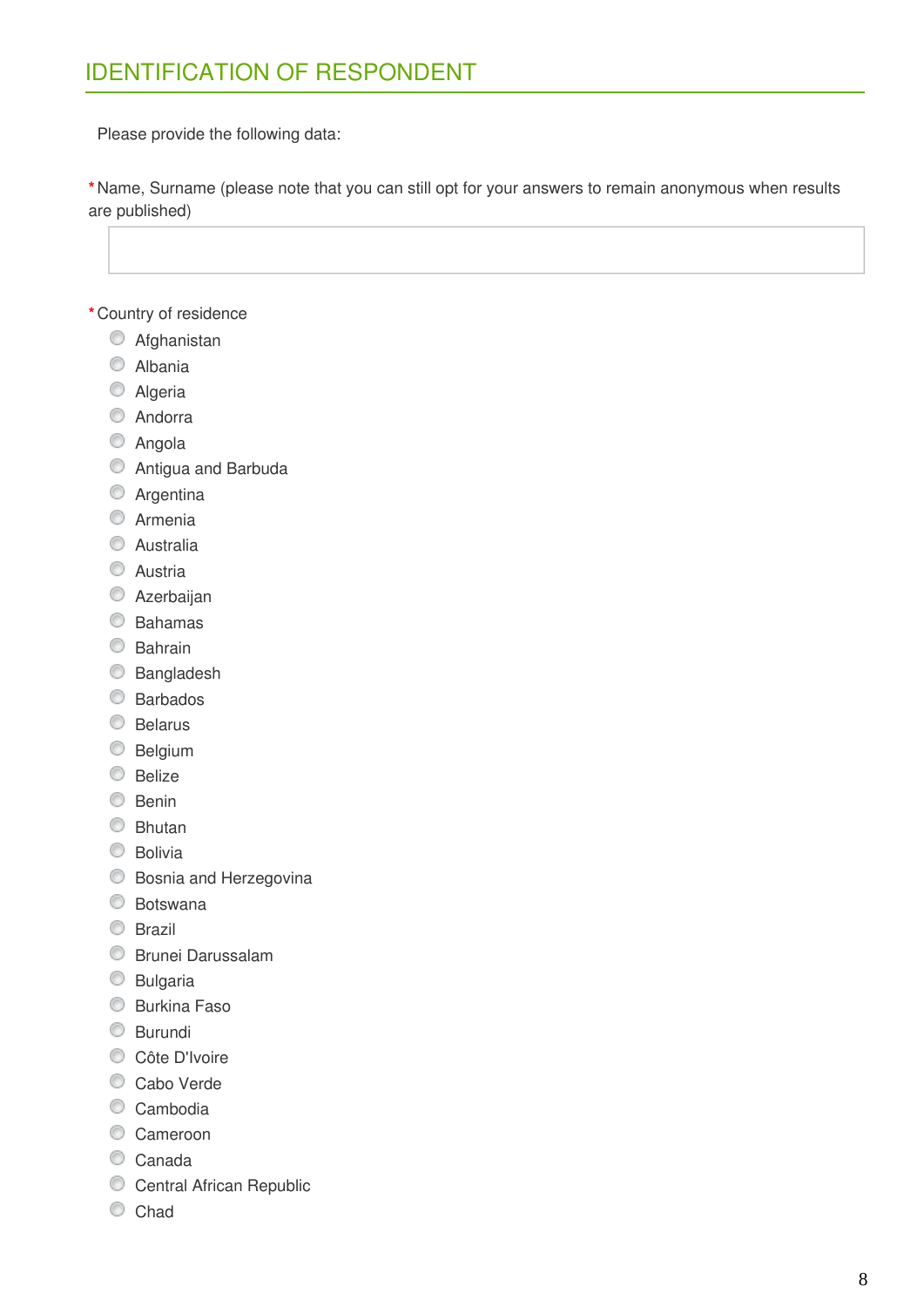- Chile
- C China
- Colombia
- Comoros
- Congo
- Costa Rica
- Croatia
- Cuba
- Cyprus
- Czech Republic
- O Democratic Republic of the Congo
- **O** Denmark
- **Djibouti**
- **O** Dominica
- **Dominican Republic**
- C Ecuador
- **Egypt**
- El Salvador
- **Equatorial Guinea**
- **Eritrea**
- **Estonia**
- **Ethiopia**
- © Fiji
- **Einland**
- **E**rance
- C Gabon
- C Gambia
- **Georgia**
- C Germany
- C Ghana
- C Greece
- **Grenada**
- C Guatemala
- **C** Guinea
- **C** Guinea Bissau
- **Guyana**
- C Haiti
- Honduras
- Hungary
- **C** Iceland
- $\circ$  India
- <sup>O</sup> Indonesia
- $\circ$  Iran
- $\circ$  Iraq
- **O** Ireland
- **O** Israel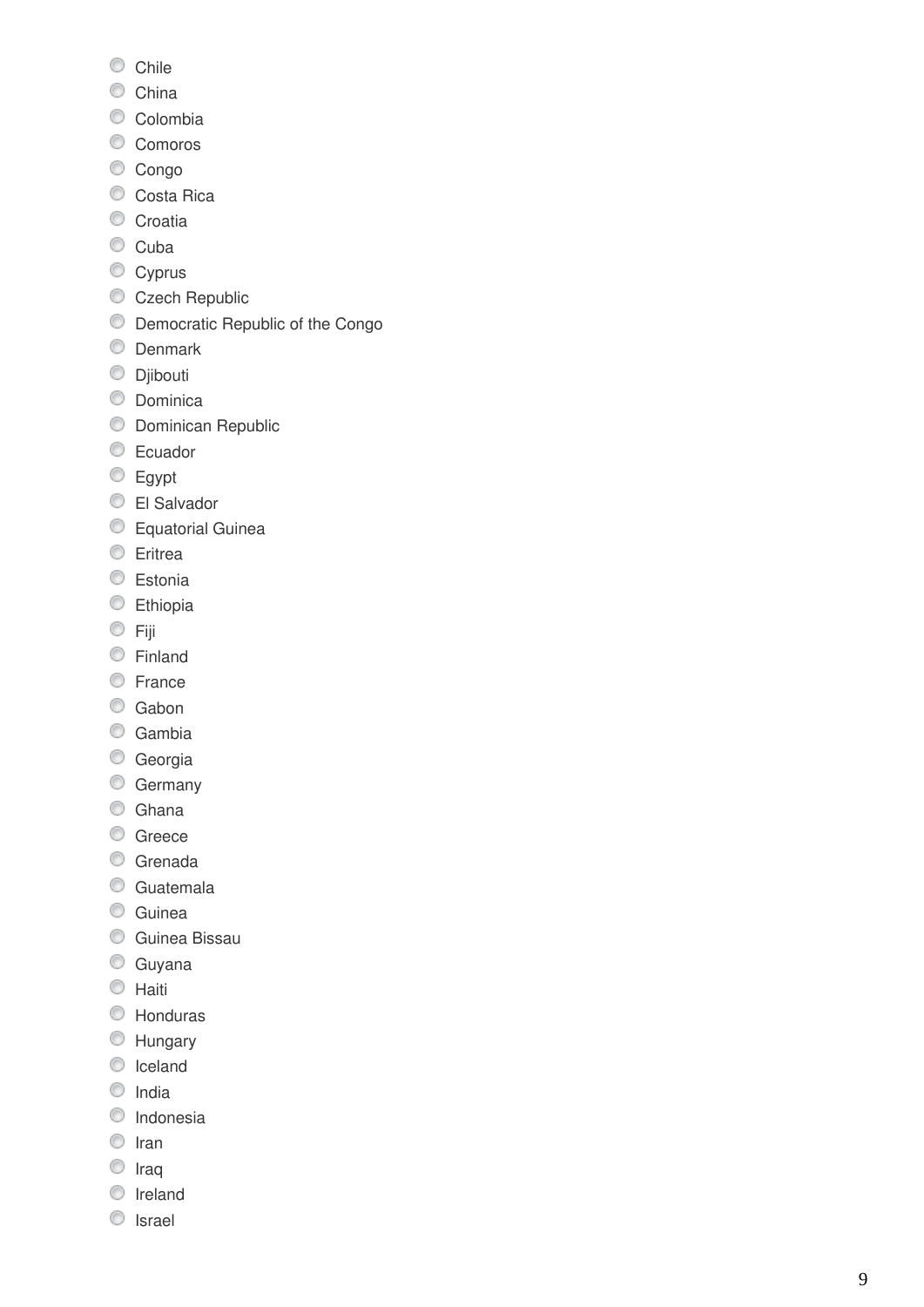- $\circ$  Italy
- Jamaica
- Japan
- Jordan
- **Kazakhstan**
- C Kenya
- **Kiribati**
- **Kuwait**
- **Kyrgyzstan**
- C Laos
- **C** Latvia
- **C** Lebanon
- C Lesotho
- **C** Liberia
- **C** Libya
- **C** Liechtenstein
- **C** Lithuania
- **C** Luxembourg
- **Madagascar**
- **Malawi**
- **Malaysia**
- **Maldives**
- **Mali**
- Malta
- $\circ$  Marshall Islands
- Mauritania
- **Mauritius**
- **Mexico**
- **O** Micronesia
- C Monaco
- Mongolia
- **Montenegro**
- C Morocco
- Mozambique
- Myanmar
- Namibia
- Nauru
- C Nepal
- **Netherlands**
- **New Zealand**
- Nicaragua
- <sup>O</sup> Niger
- **Nigeria**
- North Korea
- Norway
- Oman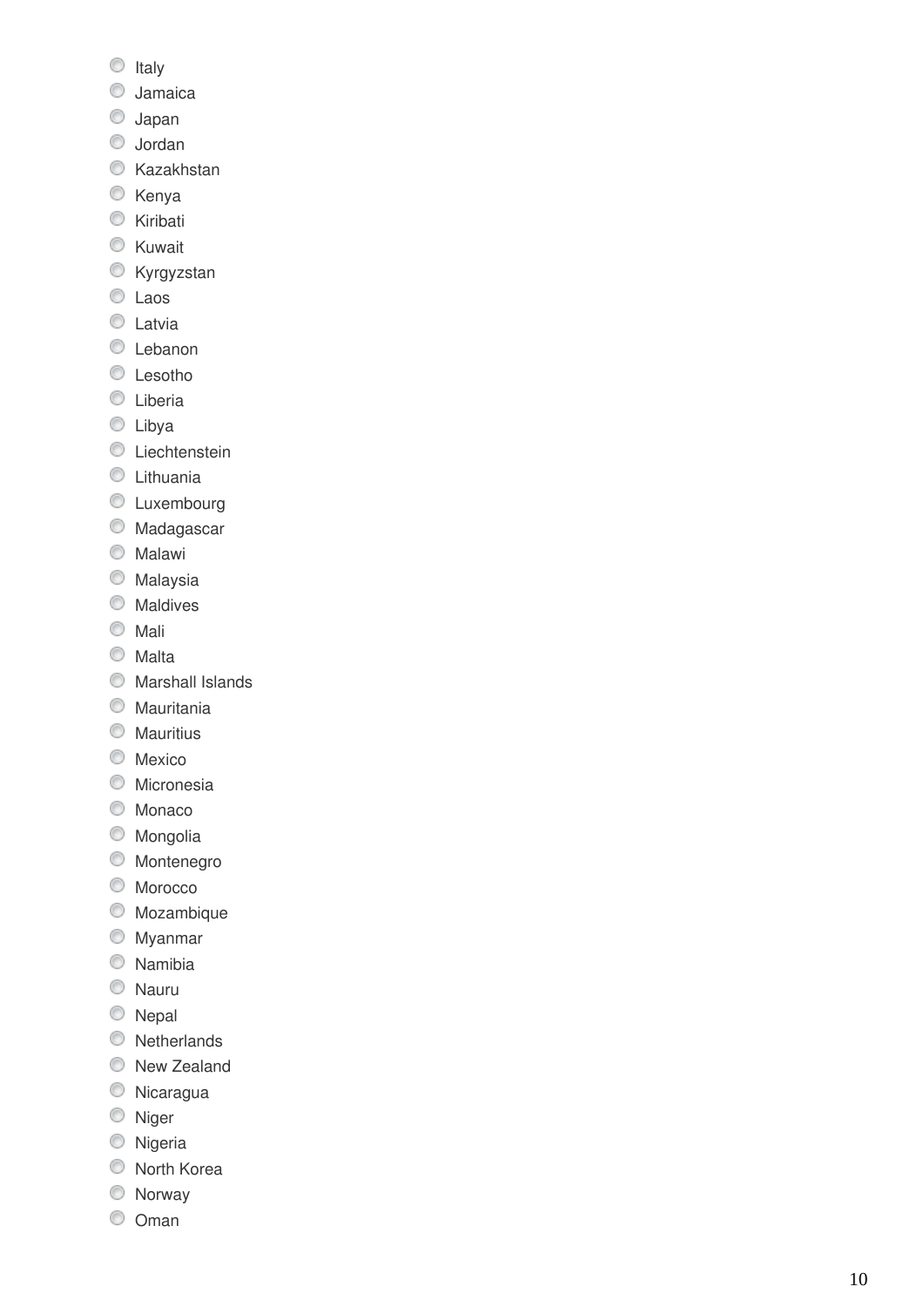- Pakistan
- C Palau
- Panama
- **Papua New Guinea**
- Paraguay
- <sup>O</sup> Peru
- **C** Philippines
- Poland
- **Portugal**
- C Qatar
- **Republic of Moldova**
- C Romania
- **C** Russian Federation
- Rwanda
- **Saint Kitts and Nevis**
- Saint Lucia
- **Saint Vincent and the Grenadines**
- C Samoa
- C San Marino
- Sao Tome and Principe
- Saudi Arabia
- Senegal
- Serbia
- Seychelles
- Sierra Leone
- Singapore
- C Slovakia
- C Slovenia
- **◯** Solomon Islands
- C Somalia
- South Africa
- South Korea
- South Sudan
- Spain
- Sri Lanka
- C Sudan
- C Suriname
- Swaziland
- Sweden
- Switzerland
- **Syrian Arab Republic**
- **Tajikistan**
- **Tanzania**
- **Thailand**
- The former Yugoslav Republic of Macedonia
- **Timor-Leste**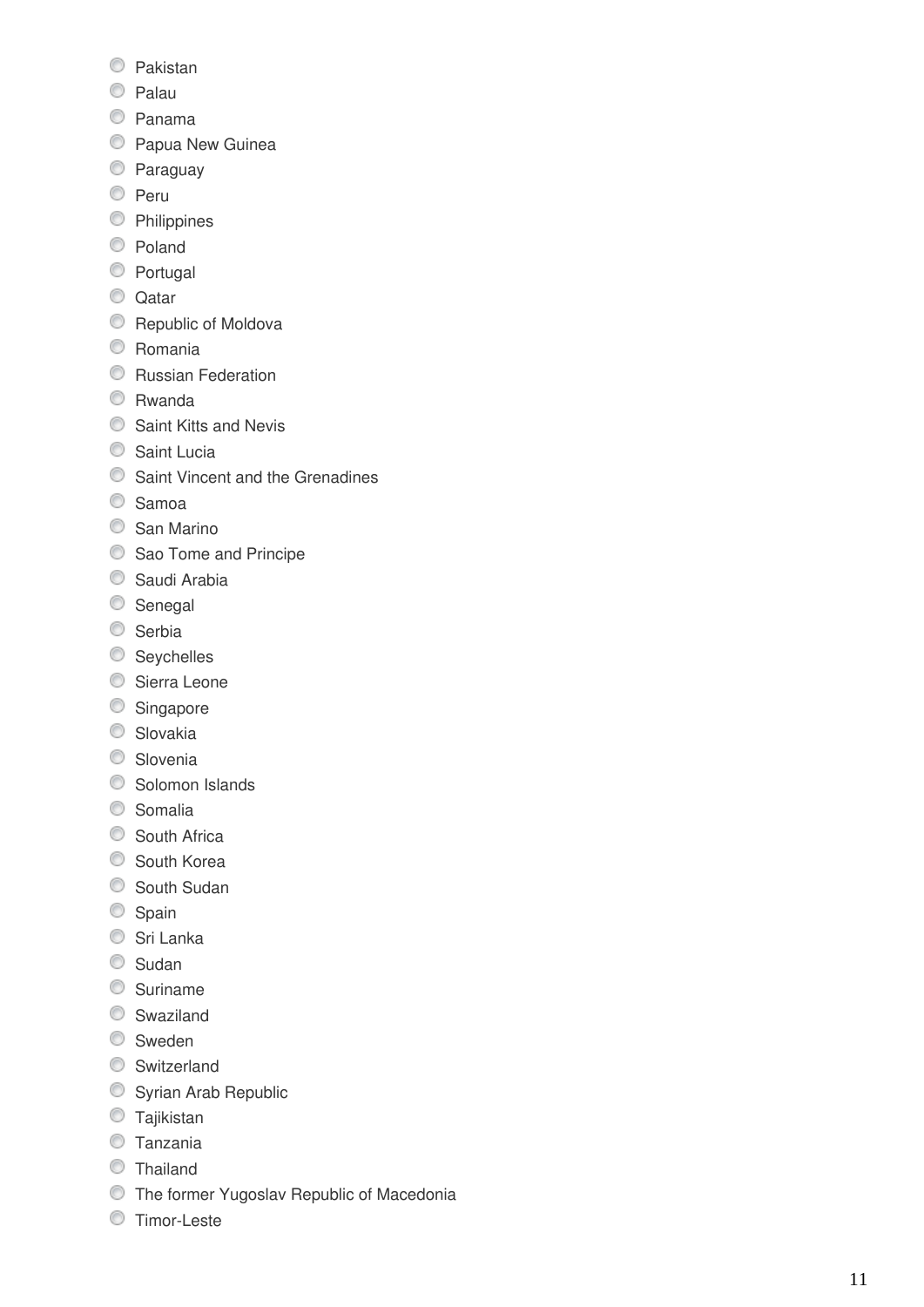- Togo
- Tonga
- **Trinidad and Tobago**
- **O** Tunisia
- **Turkey**
- **Turkmenistan**
- **C** Tuvalu
- **Uganda**
- **Ukraine**
- **United Arab Emirates**
- United Kingdom
- **C** United States of America
- **Uruguay**
- **Uzbekistan**
- Vanuatu
- Venezuela
- Viet Nam
- Yemen
- O Zambia
- Zimbabwe

**\***Please enter your e-mail address (this data will not be made public)

**\***Do you consent to the Commission publishing your replies?

- Yes (I consent to the publication of all my replies and any other information I provide, and declare that none of it is subject to copyright restrictions that prevent publication)
- Yes, only anonymously (My replies can be published, but not any information identifying me as respondent)

Please indicate if you have work experience in any of these areas (more than one answer possible)

- **Naccination**
- **Pharmaceutical industry**
- $\Box$  Healthcare sector
- Social care sector
- Education sector
- $\Box$  Health/social insurance sector
- $\Box$  Public administration
- **\***Are you a healthcare professional?
	- Yes
	- $\odot$  No

## PILLAR I: TACKLING VACCINE HESITANCY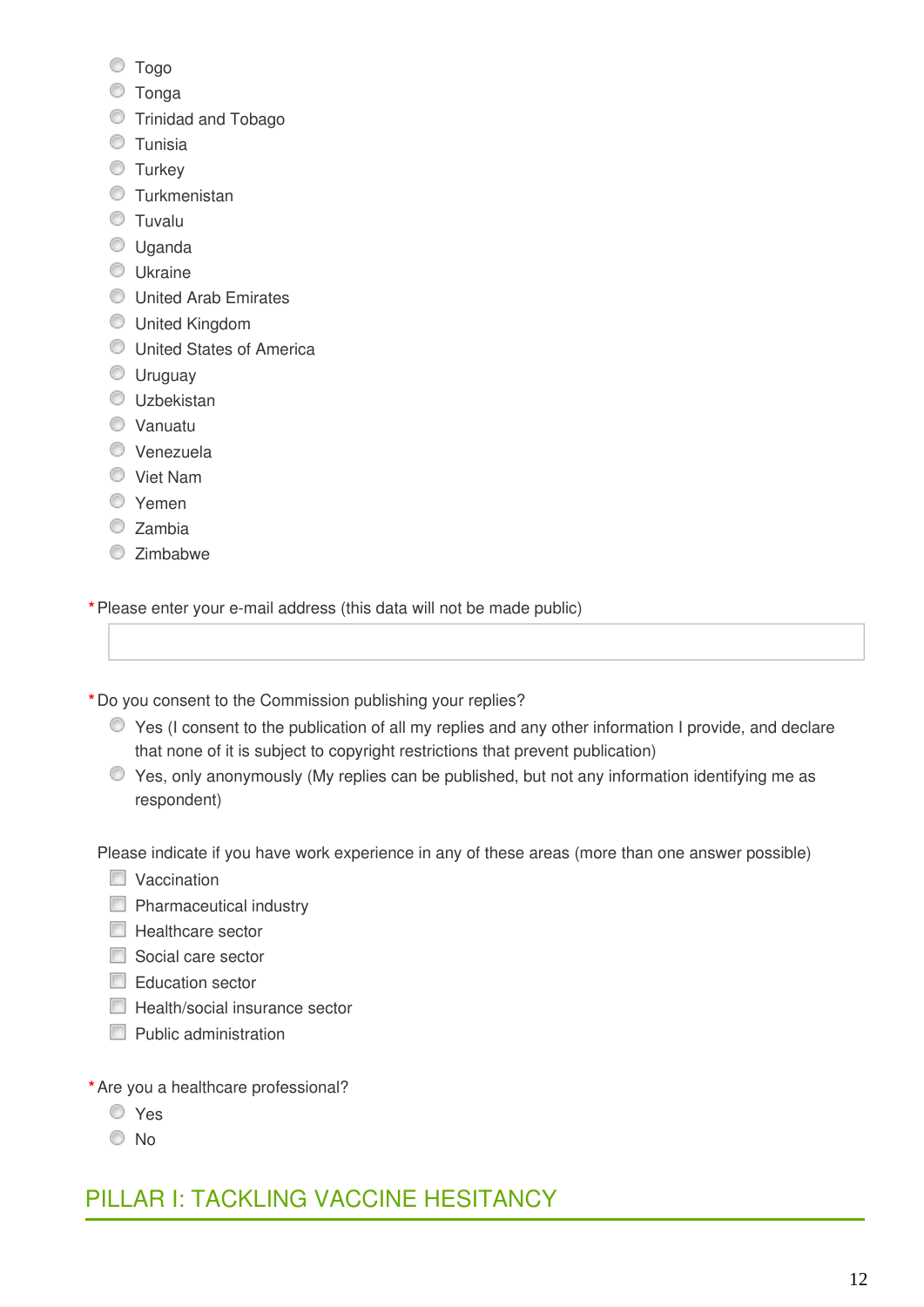Vaccine hesitancy refers to delay in acceptance or refusal of vaccines despite availability of vaccination services. Vaccine hesitancy is complex and context specific varying across time, place and vaccines. It includes factors such as complacency, convenience and confidence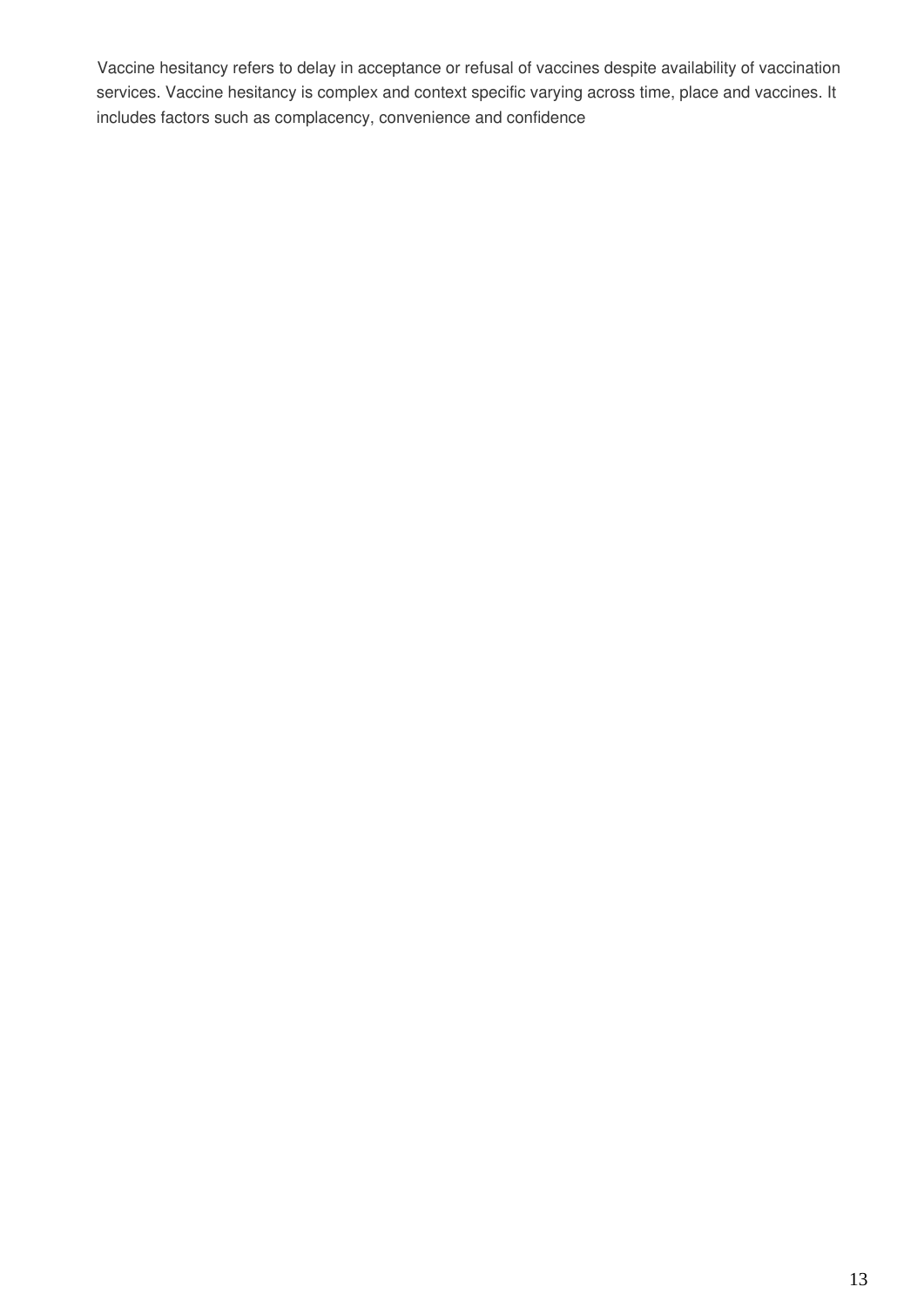1.1 Who do you believe are the most important actors in promoting the use of recommended vaccination? (Please specify for each option, score from 1 (not important) to 5 (most important)

|                                                            | $1 - Not$<br>important | $2 -$<br>Somewhat<br>important | $3 -$<br>Important   | $4 -$<br>Very<br>important | $5-$<br>Most<br>important | Don't<br>know /<br><b>No</b><br>opinion |
|------------------------------------------------------------|------------------------|--------------------------------|----------------------|----------------------------|---------------------------|-----------------------------------------|
| * Civil society                                            | 0                      | 0                              | 0                    | 0                          | Ø                         | ⊙                                       |
| *European<br>Commission                                    | ∩                      | ⋒                              | ⋒                    | ∩                          | $\blacktriangleright$     | ⊙                                       |
| *European<br>Parliament or other<br><b>EU</b> institutions | ⋒                      | ⋒                              | $\blacktriangledown$ |                            | ∩                         |                                         |
| *Famous people<br><b>Member States</b>                     | ⊙                      | ∩                              | ⋒                    | V                          | ∩                         | ⊙                                       |
| *Friends, peer groups                                      | 0                      | 0                              | ◉                    | $\blacktriangledown$       | ⊙                         | 0                                       |
| * Healthcare providers<br>(e.g. doctors, nurses)           | ∩                      | ∩                              |                      | ⊙                          | Ø                         | ⊙                                       |
| * International<br>organizations (e.g.<br>WHO)             | n                      | ⋒                              | ⋒                    | $\blacktriangledown$       | ⊙                         | ⊙                                       |
| *Media                                                     | 0                      | 0                              | 0                    | 0                          | V                         | 0                                       |
| *Member States                                             | ⊙                      | ⊙                              | ⊙                    | ⊙                          | V                         | ⊙                                       |
| *Non-governmental<br>organizations (NGOs)                  |                        |                                |                      |                            | $\bullet$                 | ⋒                                       |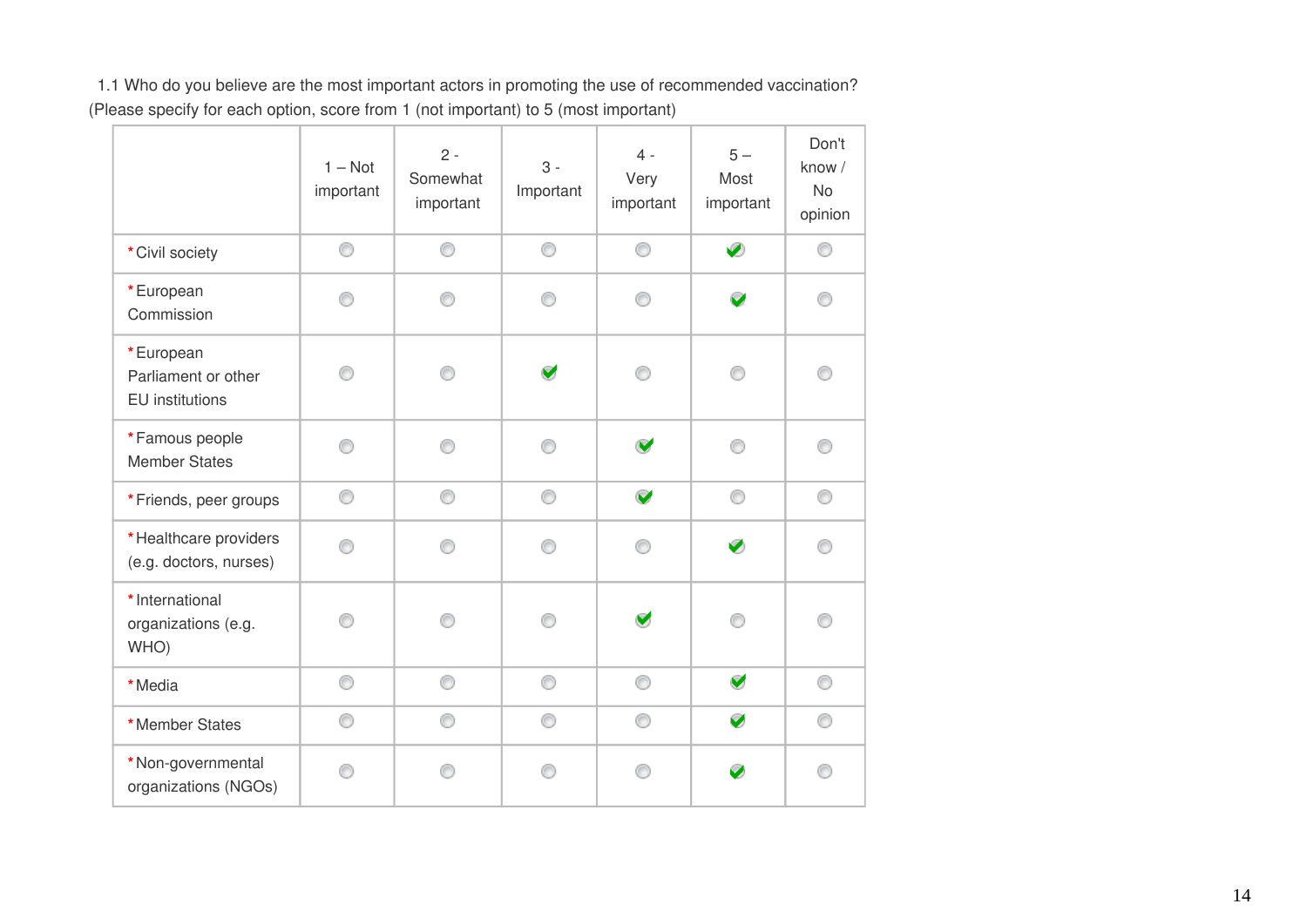| * Other public<br>services (school<br>programmes, health<br>campaigns, etc) | ⋒ | ∩ | ⋒ | ⊙ | $\blacktriangledown$ | e |
|-----------------------------------------------------------------------------|---|---|---|---|----------------------|---|
| * Parents, family<br>members                                                |   |   |   | e | V                    |   |
| * Patient groups                                                            |   |   |   | € | V                    |   |
| * Pharmaceutical<br>industry                                                |   |   |   | € |                      |   |
| * Pharmacists                                                               |   |   |   | ß | Ø                    |   |
| *Religious leaders                                                          |   |   |   | e |                      |   |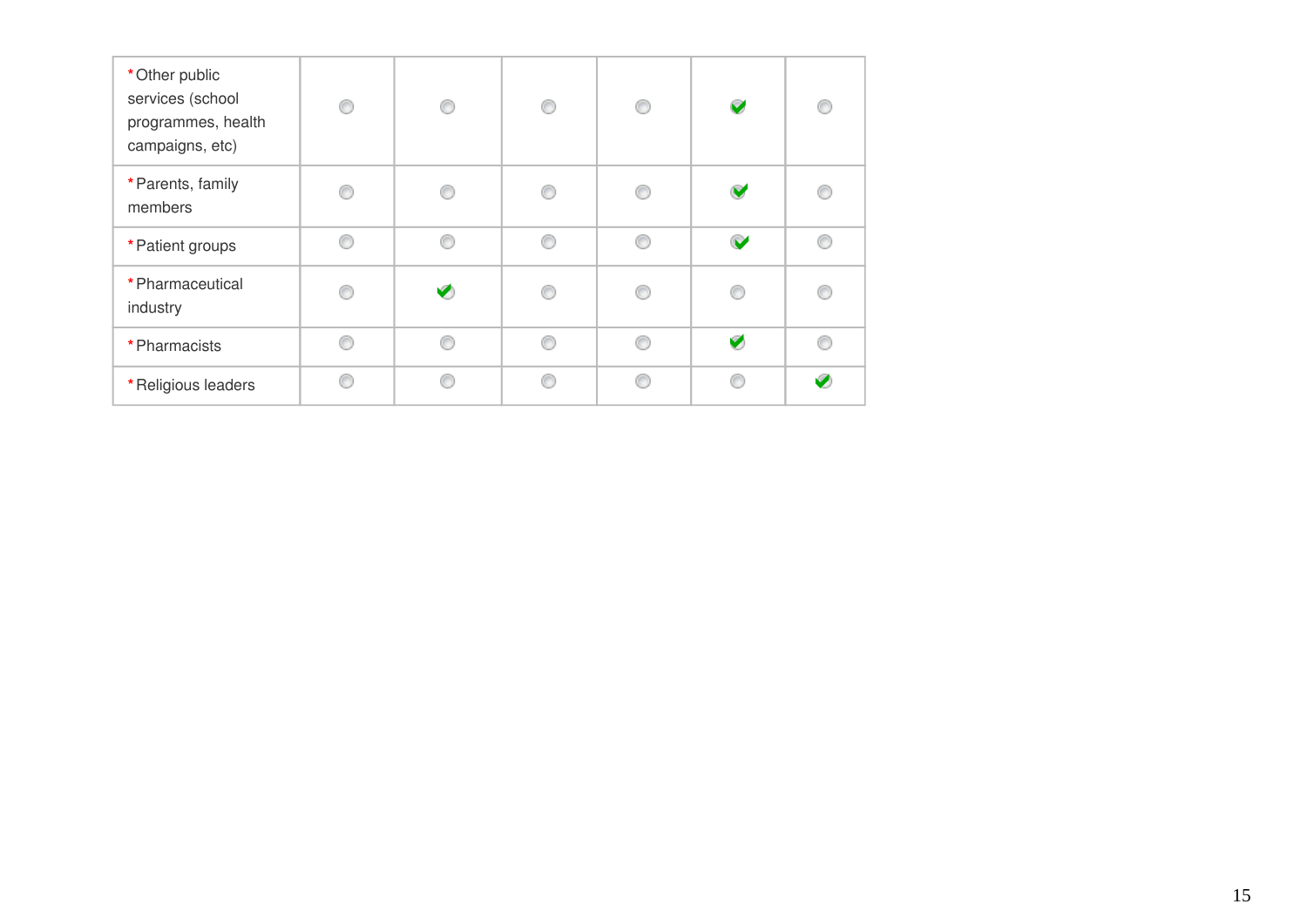**\*** 1.2 How can health authorities better communicate with the public on the safe use and effectiveness of vaccines? (multiple answers possible)

Articles in newspapers

European campaigns

**National campaigns** 

**Provision of relevant user friendly information online** 

Social media (Twitter, Facebook, etc)

Special programmes on radio/TV

None of the above

 $\Box$  I don't know/no opinion

Other (please specify)

Other (please specify)

**\*** 1.3. How can health authorities better communicate with healthcare workers on the safe use and effectiveness of vaccines? More than one answer possible

 $\Box$  European campaigns

**National campaigns** 

**Newsletter** 

**Specific training during the University studies** 

 $\Box$  Specific training in the workplace (including e-training)

I don't know/no opinion

Other (please specify)

Other (please specify)

through professional associations/regulating authorities

1.4. Based on your experience, how much impact do these factors have on vaccine hesitancy? Please score your choice from 1 (no impact) to 5 (high impact)

|                                                                                                                         | 1 —<br>No.<br>impact | $2 -$<br>Low<br>impact | 3 -<br>Medium<br>impact | 4 -<br>Medium<br>to high<br>impact | $5-$<br>High<br>impact | Don't<br>know<br>/no<br>opinion |
|-------------------------------------------------------------------------------------------------------------------------|----------------------|------------------------|-------------------------|------------------------------------|------------------------|---------------------------------|
| *complacency (perceived risks of<br>vaccine-preventable diseases are<br>low and vaccination is not<br>deemed necessary) | O                    |                        | 0                       | V                                  | ◎                      |                                 |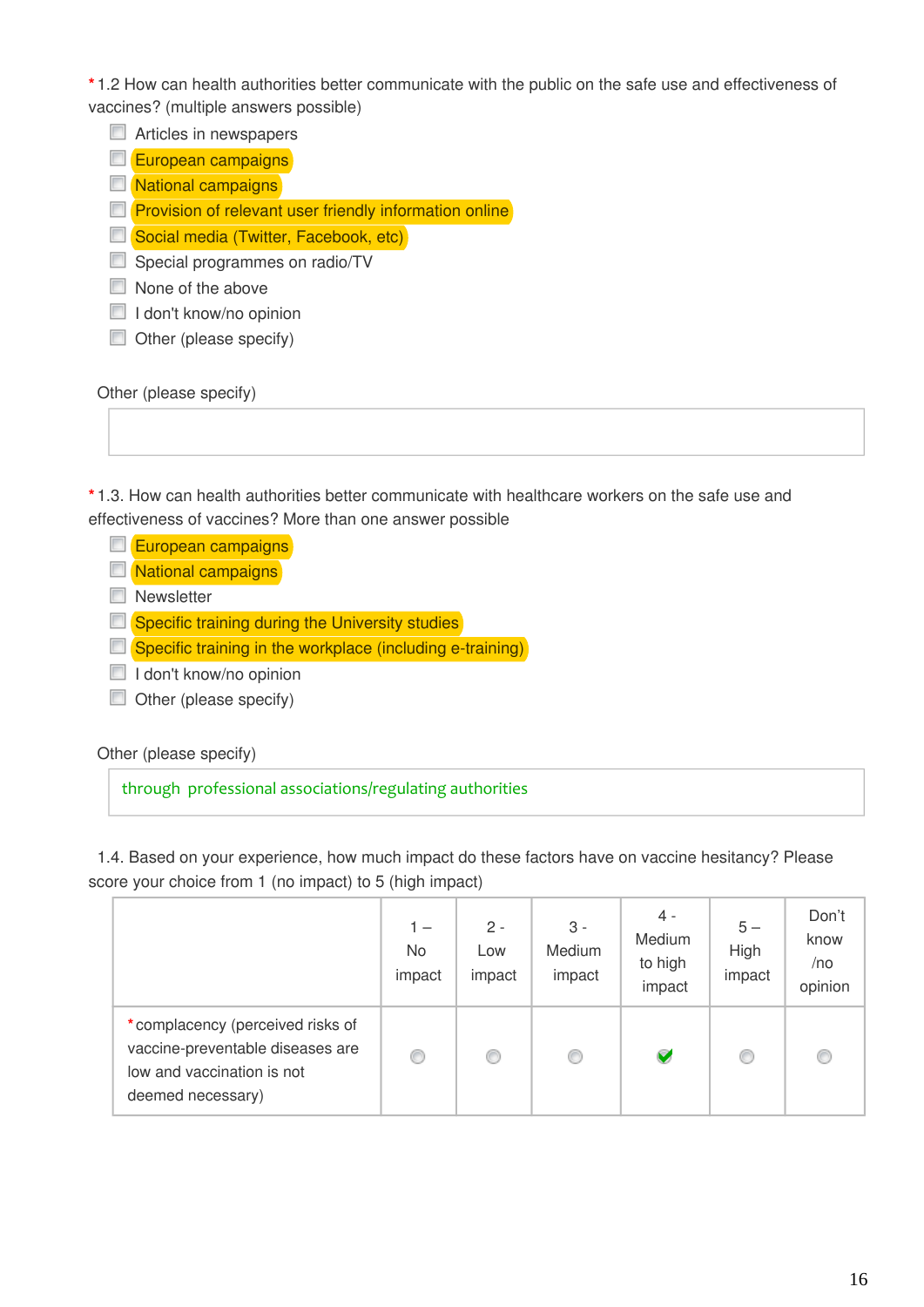| *confidence in effectiveness of<br>vaccines (trust issues in the<br>effectiveness and safety of<br>vaccines; the system that delivers<br>them, including the reliability and<br>competence of the health<br>services and health professionals;<br>and the motivations of the policy-<br>makers who decide on the<br>needed vaccines) |  |  |  |
|--------------------------------------------------------------------------------------------------------------------------------------------------------------------------------------------------------------------------------------------------------------------------------------------------------------------------------------|--|--|--|
| *convenience (extent to which<br>physical availability, affordability<br>and willingness-to-pay,<br>geographical accessibility, ability<br>to understand and appeal of<br>immunisation services affect<br>uptake)                                                                                                                    |  |  |  |

1.5. Which other more specific factors do you think have a big influence on vaccine hesitancy? Please score from 1 to 5

|                                                                                                                                                        | $1 -$<br><b>No</b><br>impact | $2 -$<br>Low<br>impact | $3 -$<br>Medium<br>impact | $4 -$<br>Medium<br>to high<br>impact | $5 -$<br>High<br>impact | Don't<br>know /<br><b>No</b><br>opinion |
|--------------------------------------------------------------------------------------------------------------------------------------------------------|------------------------------|------------------------|---------------------------|--------------------------------------|-------------------------|-----------------------------------------|
| * Activity of anti-vaccination<br>groups                                                                                                               | ∩                            |                        |                           | Ø                                    | ⋒                       |                                         |
| * Attitude (negative or neutral) of<br>general practitioners                                                                                           | ∩                            | ∩                      | ∩                         | ⊙                                    | Ø                       |                                         |
| * Different and sometimes<br>contradictory recommendations<br>from healthcare providers                                                                |                              |                        |                           | V                                    |                         |                                         |
| * Difficulties on access to vaccines                                                                                                                   | ⊙                            | ⊙                      | ⊙                         | ⊙                                    | $\blacktriangledown$    | ⊙                                       |
| * Distrust of science                                                                                                                                  | ⊙                            | $\blacktriangledown$   | ⊙                         | ∩                                    | ⊙                       | ⋒                                       |
| * Diversity of vaccination<br>schedules/calendars across<br>countries (e.g each countries has<br>own rules on when, who and how<br>often to vaccinate) | ∩                            | ∩                      | ⊙                         | V                                    | ∩                       |                                         |
| *Fear of possible side effects                                                                                                                         | ∩                            | ∩                      | ⊙                         | $\blacktriangledown$                 | ⊙                       | ⋒                                       |
| *Funding issues (e.g. out-of-<br>pocket expenses)                                                                                                      |                              | ⋒                      |                           |                                      | $\blacktriangledown$    |                                         |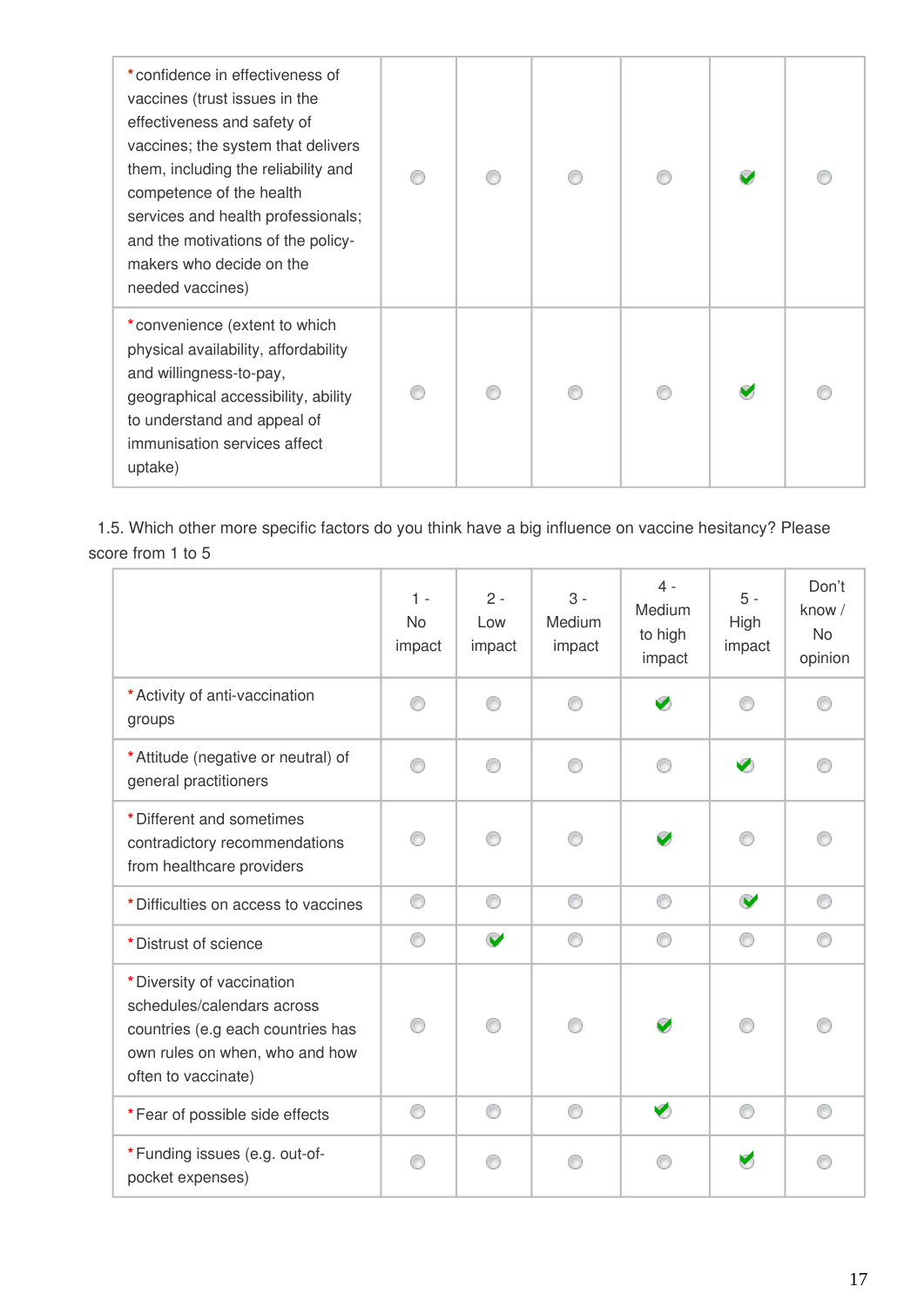| * Lack of (or too much) availability<br>of vaccines                            |                      | $\mathbf{\Omega}$        |                      |  |
|--------------------------------------------------------------------------------|----------------------|--------------------------|----------------------|--|
| *Lack of information about impact<br>and side effects of vaccination           |                      | $\overline{\phantom{0}}$ |                      |  |
| * Introduction of compulsory<br>vaccination for some vaccines                  | $\blacktriangledown$ | ⋒                        | ⋒                    |  |
| *One size fit all vials (e.g. same<br>dosage used for different age<br>groups) | Ø                    | ⋒                        |                      |  |
| * The belief that individual<br>decisions do not impact the<br>community       | ⋒                    | ⋒                        | $\blacktriangledown$ |  |
| *Unreliable news on social media<br>and the internet                           |                      |                          | V                    |  |

**\*** 1.6. Does the EU provide adequate communication to citizens on the benefits of authorised vaccines to maintain or increase trust?

- Yes
- **No**
- C Don't know

**\*** 1.6. Does the EU provide adequate communication to citizens on the benefits of authorised vaccines to maintain or increase trust?

- Yes
- **V** No
- $\circledcirc$  Don't know

**\*** 1.7. Does the EU provide adequate communication to other relevant stakeholders (e.g. patients' organisations, civil society), on the benefits of authorised vaccines to maintain or increase trust?

- Yes
- **V** No
- **O** Don't know

1.8. In order to reduce vaccine hesitancy and help EU Member States´ efforts to increase vaccine coverage rates, a number of activities to cooperate at EU level are listed in the table below. Please rate the helpfulness of each of the following EU facilitated activities:

|                                                                                                                      | 1-<br>Not<br>helpful | $2 -$<br>Slightly<br>Helpful | $3 -$<br>Helpful | 4 -<br>Very<br>helpful | Don't<br>know /<br>No<br>opinion |
|----------------------------------------------------------------------------------------------------------------------|----------------------|------------------------------|------------------|------------------------|----------------------------------|
| *a) Member States establish a shared EU<br>mapping on vaccine coverage, vaccine safety<br>and vaccine effectiveness. |                      | ⊙                            | ⊙                | V                      |                                  |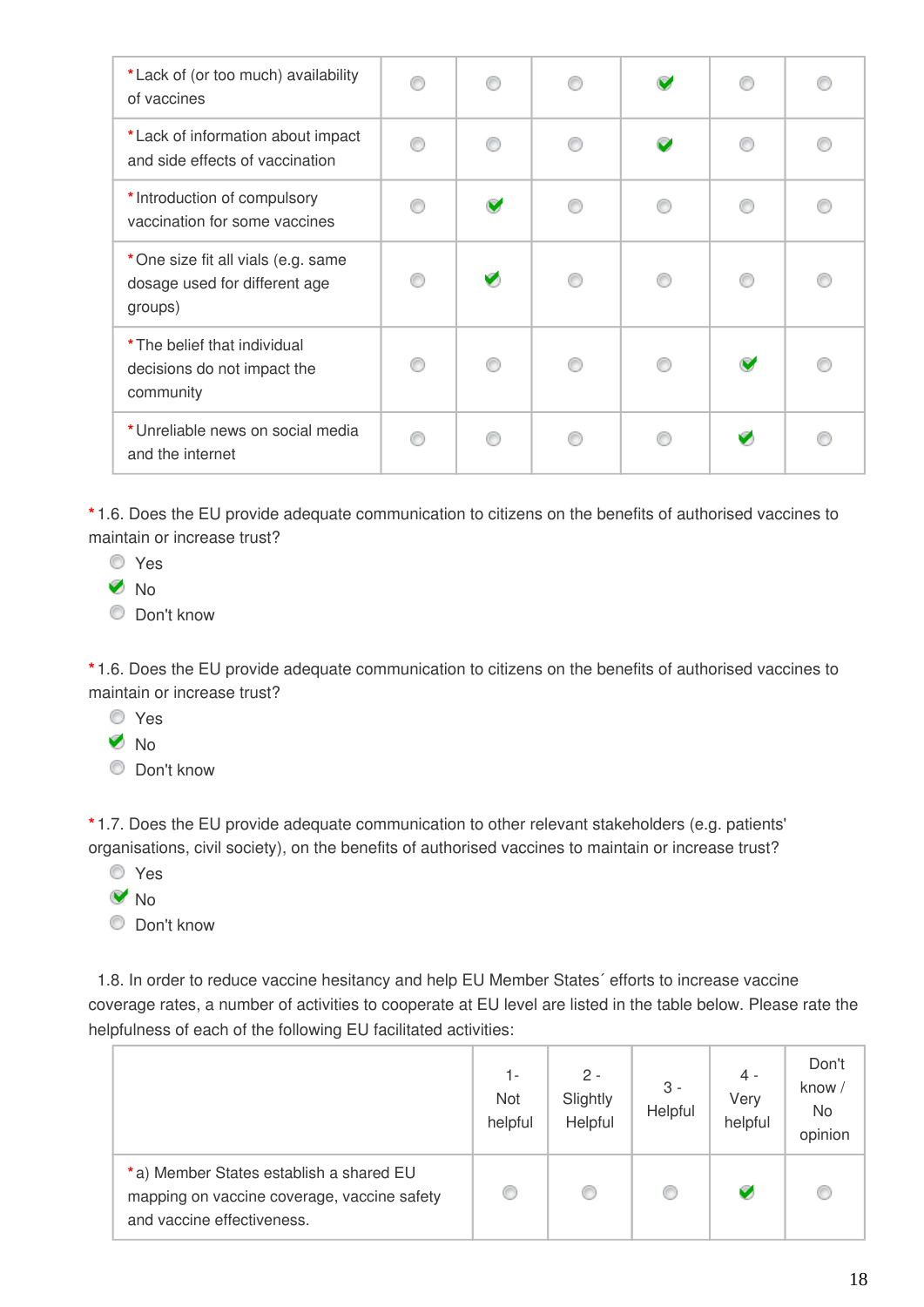| *b) Member States and health professional<br>associations develop and provide together in-<br>service training for health professionals.                                                                                                       |   |   |   |  |
|------------------------------------------------------------------------------------------------------------------------------------------------------------------------------------------------------------------------------------------------|---|---|---|--|
| *c) Member States and health professional<br>associations develop and provide together<br>information sessions with parent on vaccination                                                                                                      |   | ∩ |   |  |
| *d) Member States set-up of an information<br>website with user friendly, evidence based, up<br>to date and factual information on safety and<br>effectiveness of vaccines for the population<br>and health professionals                      |   |   |   |  |
| *e) Member States have common tools to<br>follow what is published on social and online<br>media, to monitor, in real time, the public<br>confidence in vaccines, in view of<br>understanding and appropriately addressing<br>public concerns. |   |   |   |  |
| *f) Member States evaluate together the<br>impact of intervention strategies to address<br>vaccine hesitancy.                                                                                                                                  |   |   |   |  |
| *g) Member States share media campaigns on<br>vaccination                                                                                                                                                                                      | ⊙ | ∩ | ∩ |  |
| *h) Member States establish a common<br>approach towards a recommended EU<br>vaccination schedule and an EU vaccination<br>card and registries                                                                                                 |   |   |   |  |
| *i) Member States exchange best practices in<br>the field of vaccine injury compensation<br>programmes.                                                                                                                                        |   |   |   |  |

1.9 Who do you think should make efforts in providing scientific arguments in favour of vaccination programmes? Please rate.

|                                                                                                                               | Low<br>efforts | Medium<br>efforts | High<br>efforts       | Don't<br>know $/$<br><b>No</b><br>opinion |
|-------------------------------------------------------------------------------------------------------------------------------|----------------|-------------------|-----------------------|-------------------------------------------|
| *a) International organisations (e.g. WHO, Global Health<br>Security Initiative)                                              | ⊙              |                   | $\blacktriangleright$ |                                           |
| *b) European Commission and EU agencies (European<br>Centre for Disease Prevention and Control, European<br>Medicines Agency) |                |                   | $\mathbf{v}$          |                                           |
| *c) Member States                                                                                                             |                |                   |                       |                                           |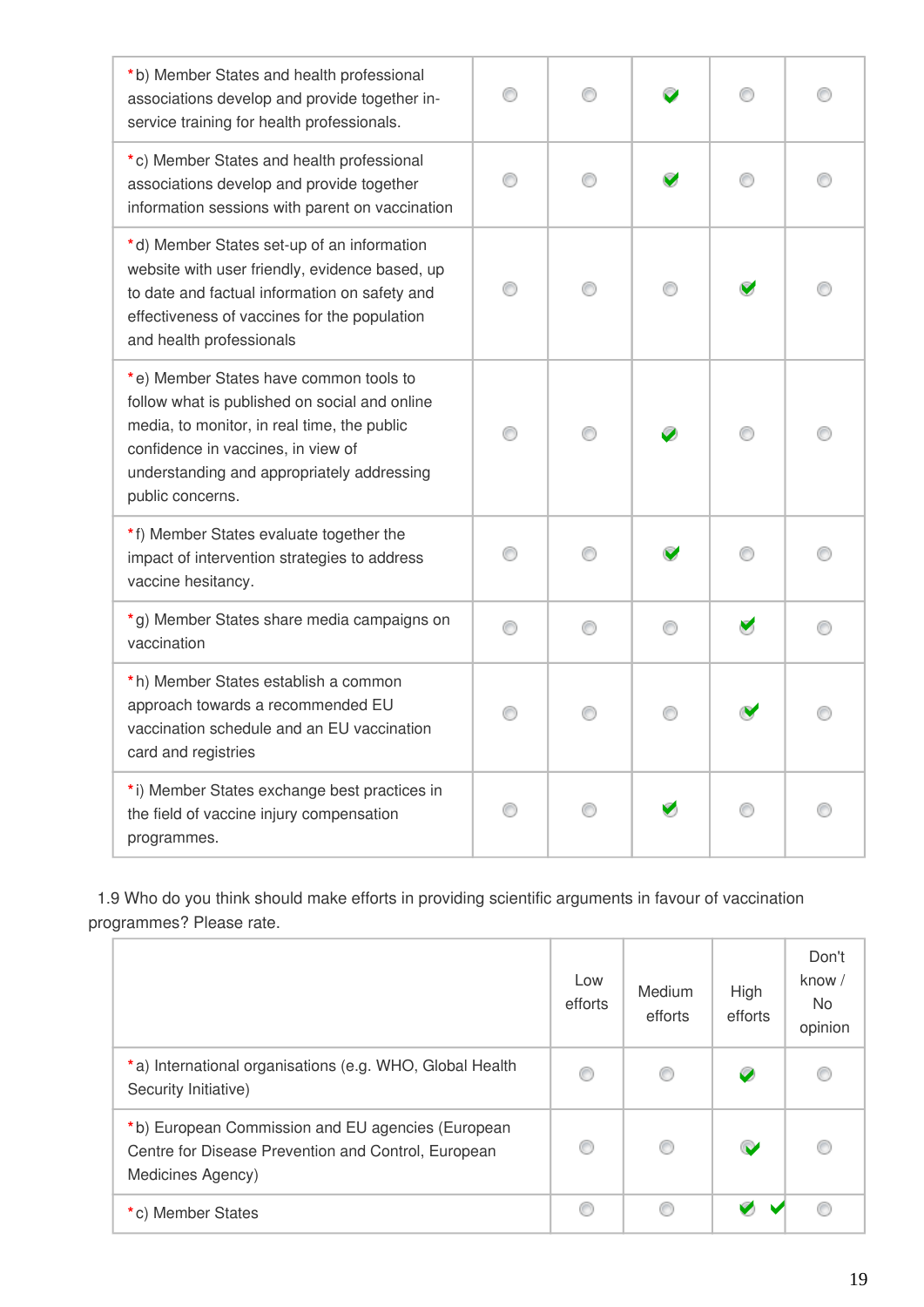| *d) Pharmaceutical industry                                          |  |  |
|----------------------------------------------------------------------|--|--|
| *e) Healthcare professionals (doctors, nurses,<br>pharmacists, etc.) |  |  |
| *f) Non-Governmental Organisations.                                  |  |  |

**\*** 1.10. What actions can be helpful to better support health care professionals to advocate vaccination? (multiple answers possible)

- **E** Establishing routine check of vaccination status of all patients consulting for whatever reason
- $\blacktriangleright$  Identifying and expanding opportunities for catch-up vaccinations
- Offering material to explains the benefits and risks of vaccination
- $\Box$  Providing healthcare professionals with regular training courses on vaccination
- Allowing vaccination to be administered by general practitioners
- Allowing vaccination to be administered by nurses in community settings/healthcare centres
- **Allowing vaccination to be administered by pharmacists**

**\*** 1.11. How can civil society contribute to overcome vaccine hesitancy? (multiple answers possible)

- Using famous people to promote vaccination
- $\blacktriangleright$  Responding to fake news
- **Establishing parent groups or peer groups on vaccination**
- **Establishing information sessions for teachers and staff in childcare and schools**
- $\blacktriangleright$  Promoting routine check of vaccination status of pupils in schools
- Messages reminding vaccination in airports and other places of mass gathering
- $\Box$  Other (please specify)

Other (please specify)

## PILLAR II: SUSTAINABLE VACCINE POLICIES IN THE EU

2.1 Which organisations do you think are responsible for ensuring that vaccination programmes function well?

|                                                                                          | Yes | No. | Don't know /<br>No opinion |
|------------------------------------------------------------------------------------------|-----|-----|----------------------------|
| *a) International organisations (e.g. WHO, UNICEF, Global Health<br>Security Initiative) |     | w   |                            |
| *b) European Commission and EU agencies (ECDC, EMA)                                      |     | O   |                            |
| *c) EU Member States                                                                     | V   | ⊛   |                            |
| *d) Healthcare professionals (doctors, nurses, pharmacists)                              | V   | €   |                            |
| *e) Non-Governmental Organisations.                                                      |     | O   |                            |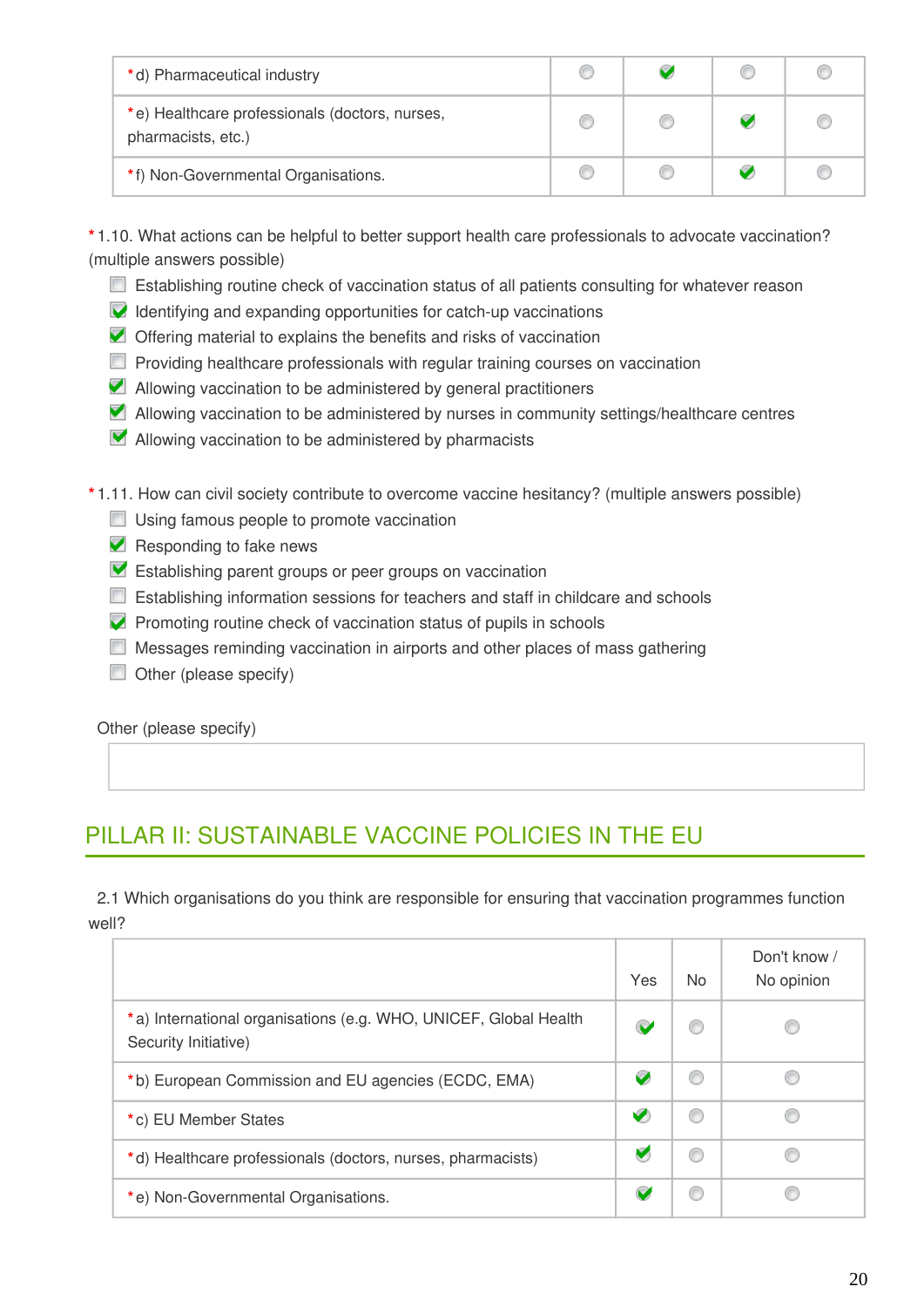| $\sim$ $\sim$<br>.<br>THOUSITY. |  |  |  |
|---------------------------------|--|--|--|
|---------------------------------|--|--|--|

**\*** 2.2 What actions are necessary to better integrate vaccination programmes in national health systems? ( multiple answers possible)

- Dedicated funding
- $\Box$  Vaccination to be provided as part of the routine health care visits
- Establish vaccination programmes linked to health care activities for different age groups
- $\Box$  Increase awareness of health professionals about vaccination
- $\Box$  No action (they are well integrated)
- $\Box$  I don't know

**\*** 2.3 How can public health and regulatory authorities help to better balance vaccine supply and demand, both at national and EU level? (multiple answers possible)

- **Z** mapping vaccine demand at European and national level
- **Example 3** and the country for the country for each vaccine
- establish joint procurement
- change financing mechanism to ensure sustainable purchase and stock
- oblige industries established in EU to produce and supply the required vaccines
- develop incentives to EU established vaccine manufacturing capacities
- $\Box$  develop stockpiles of vaccines at EU level
- $\Box$  I don't know / no opinion

2.4 Which policy interventions would have the biggest impact on mitigating vaccine shortages at EU level? Please rank from 1 to 5

|                                                                          | $1 -$<br><b>No</b><br>impact | $2 -$<br>Low<br>impact | $3 -$<br>Medium<br>impact | $4 -$<br>Medium<br>to high<br>impact | $5 -$<br>High<br>impact | Don't<br>know /<br><b>No</b><br>opinion |
|--------------------------------------------------------------------------|------------------------------|------------------------|---------------------------|--------------------------------------|-------------------------|-----------------------------------------|
| * Regulatory clarifications                                              | ∩                            | ⊙                      | ∩                         | ⋒                                    | Ø                       | ∩                                       |
| * Mutual assistance among<br>Member States, sharing<br>vaccines          | ⋒                            | ∩                      | ⋒                         | $\bullet$                            | ⋒                       |                                         |
| * Vaccine forecasting                                                    | ◉                            | ⊙                      | ⊙                         | $\bullet$                            | ∩                       | 0                                       |
| * Prioritisation of vaccine<br>Research and Development                  | ⋒                            | ⊙                      | V                         |                                      | ⋒                       |                                         |
| *Joint Vaccine procurement<br>between countries                          |                              | ⋒                      |                           |                                      | $\bullet$               |                                         |
| *Stakeholder dialogue                                                    | ⊙                            | ⊙                      | ⋒                         | ∩                                    | $\bullet$               | ⊙                                       |
| * Availability of individual<br>vaccines (not only combined<br>vaccines) |                              | ∩                      |                           |                                      |                         |                                         |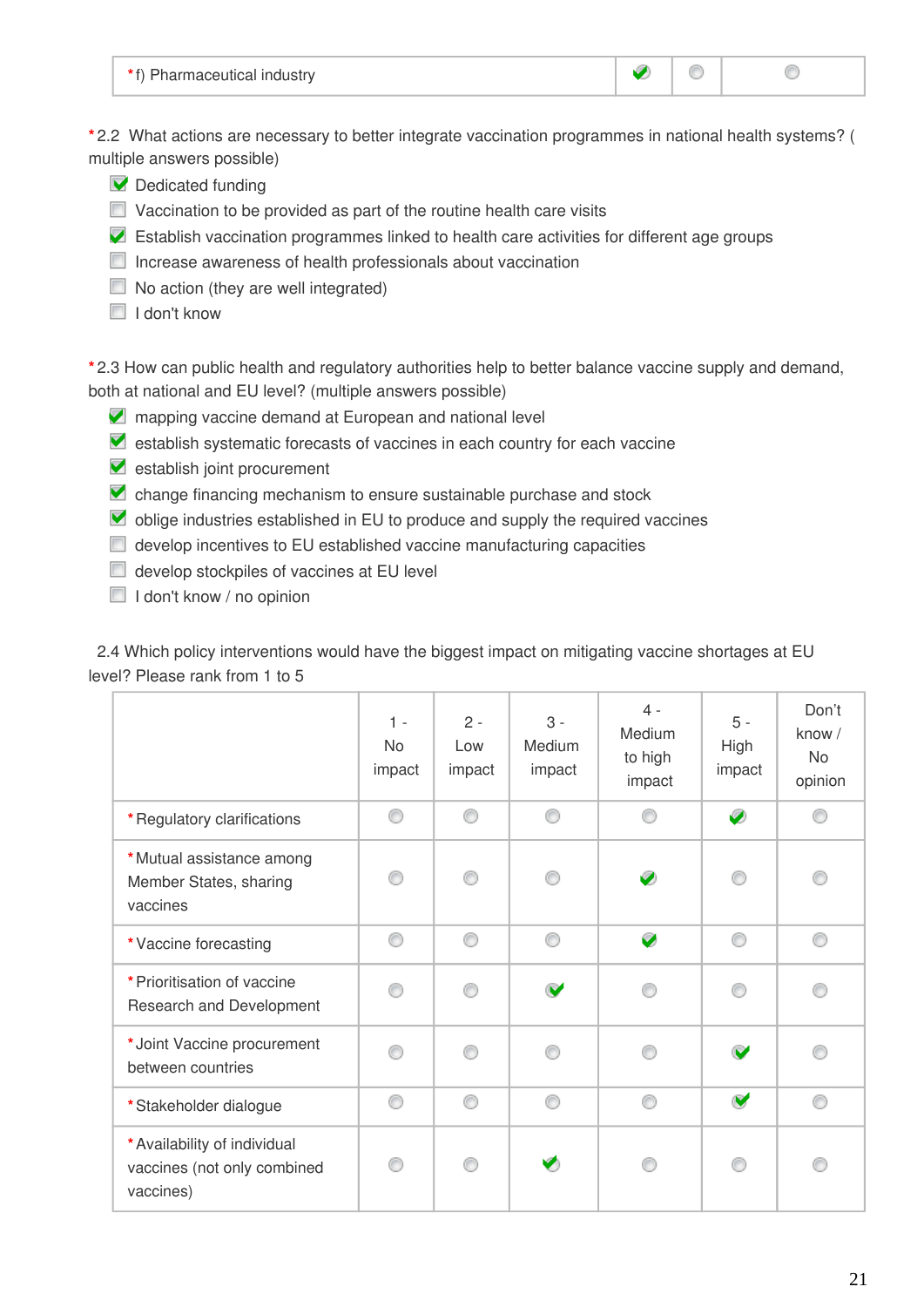| * Stockpile of key vaccines at<br>EU level                 |  |  |  |
|------------------------------------------------------------|--|--|--|
| * Alignment and simplification<br>of vaccination schedules |  |  |  |

2.5 How could grassroots level organisations, particularly NGOs, patient groups and civil society be better engaged in supporting sustainable vaccination policies? (200 characters)

*200 character(s) maximum*

NGOs and patient groups can be instrumental in disseminating information if appropriate stakeholder engagement is planned and they are consulted and involved throughout the policy-development cycle.

# PILLAR III: EU COORDINATION, INCLUDING THE PROMOTION OF STAKEHOLDERS' DIALOGUE AND CONTRIBUTION TO GLOBAL **HEALTH**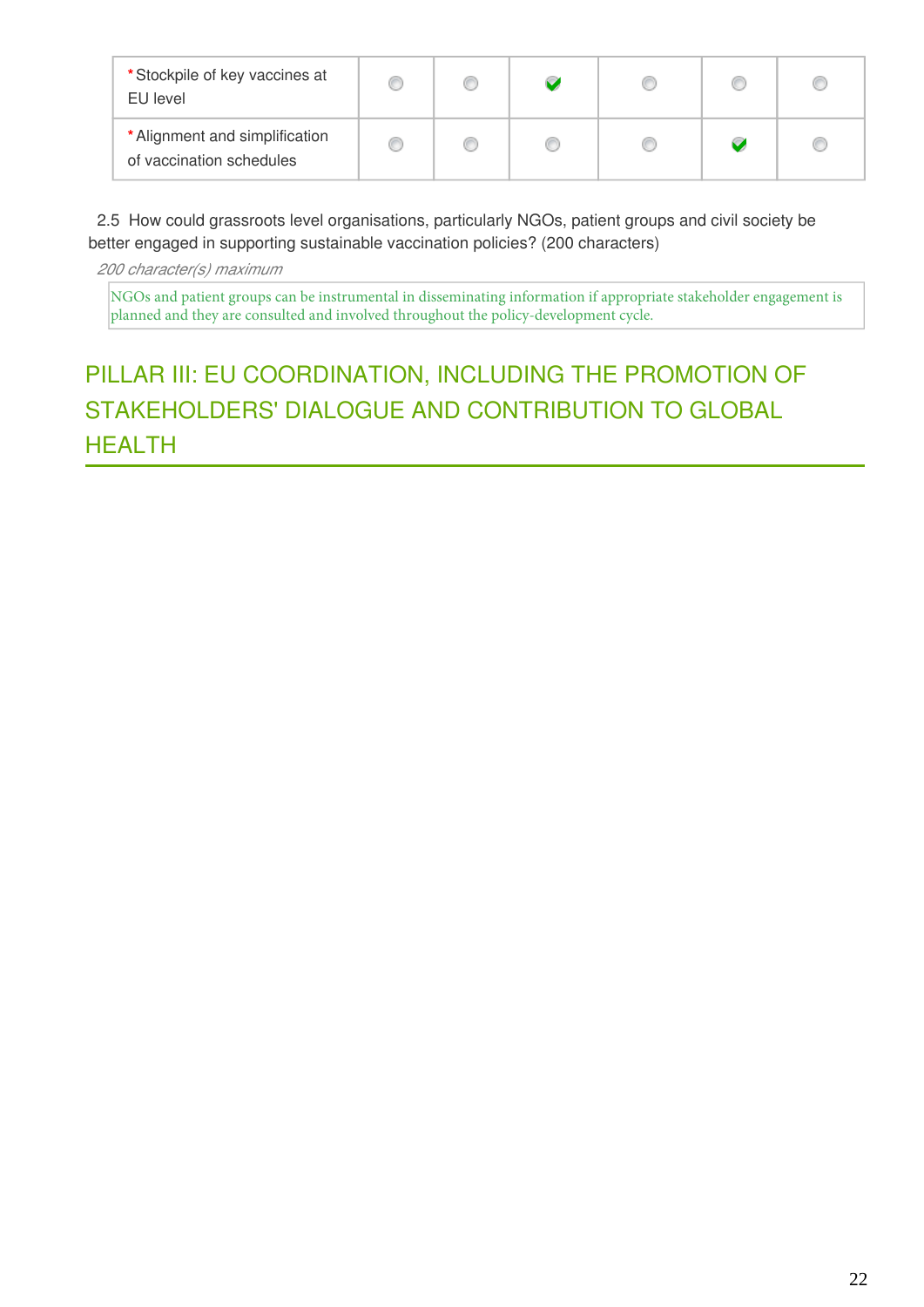3.1 How important is it for these organisations to engage in research and development in vaccines?

|                                                  | Not<br>important | Less<br>important | Somewhat<br>important | Important | Very<br>important | Don't<br>know /<br>No<br>opinion |
|--------------------------------------------------|------------------|-------------------|-----------------------|-----------|-------------------|----------------------------------|
| *a) International<br>Organisations               |                  | ⋒                 |                       |           | $\bullet$         |                                  |
| *b) European<br>Commission                       |                  | €                 | ⋒                     | ⋒         | $\bullet$         |                                  |
| *c) Member States                                | ⋒                | ⊙                 | ⊙                     | ◉         | $\bullet$         | ⊙                                |
| *d) Pharmaceutical<br>Industry                   |                  | ⋒                 | ⋒                     | ⋒         | $\mathbf{C}$      |                                  |
| *e) Academia                                     | ∩                | ⊙                 | ⊙                     | ⊙         | $\bullet$         | ⊙                                |
| *f) Non-<br>Governmental<br>Organisations (NGOs) |                  | ⋒                 | ⋒                     | ⋒         | $\bullet$         | ⋒                                |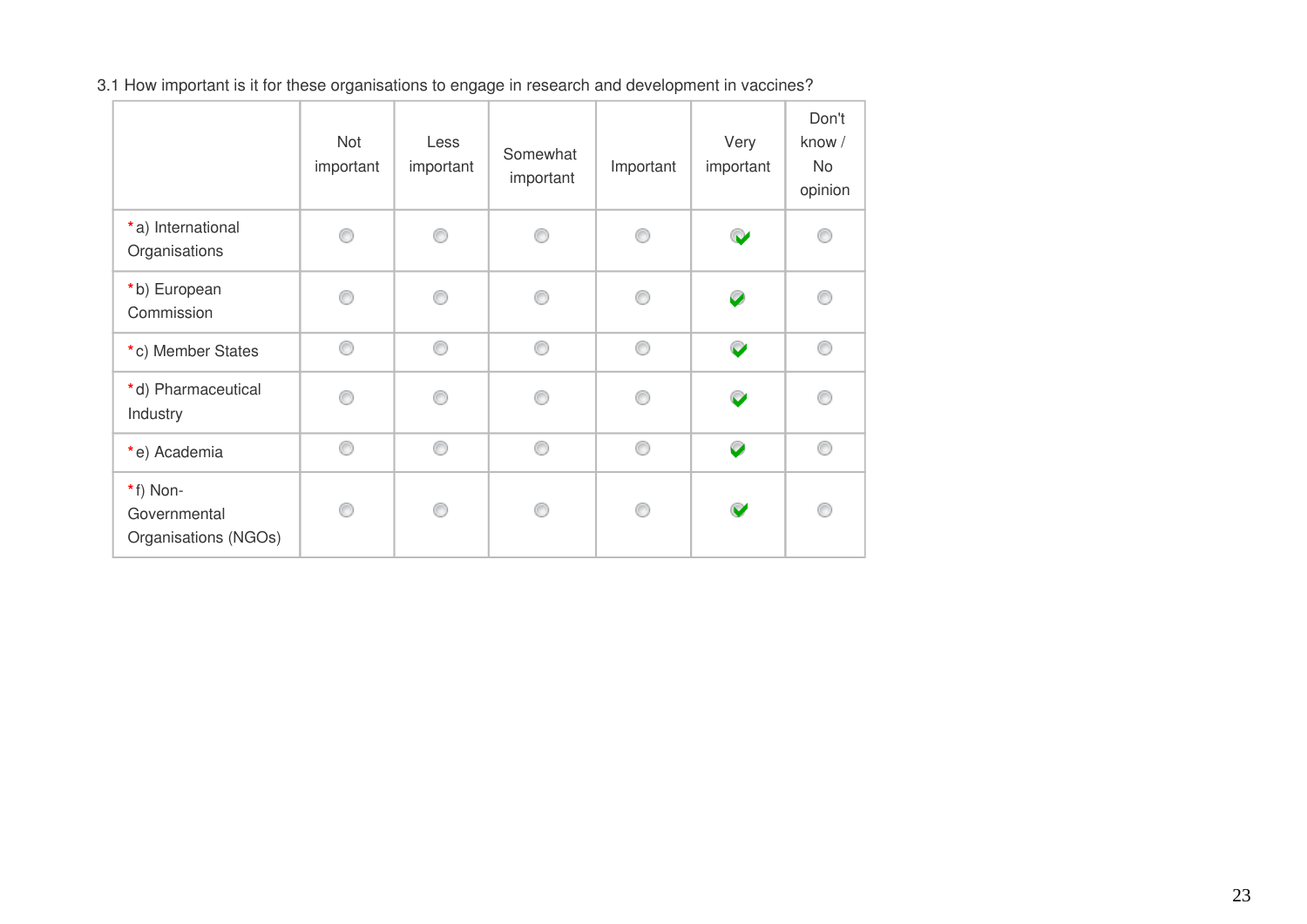**\*** 3.2 Regarding vaccine research for fighting infectious diseases, should the efforts of the European Union focus on actions in the EU region alone or also focus on worldwide actions (one answer possible)

- Actions in the EU region
- Worldwide actions
- **Both are equally important**
- Don't know/No opinion

3.3 In order to increase the contribution of vaccination to public health preparedness and help EU Member States´ efforts to ensure vaccine supply, a number of activities to cooperate at EU level are listed in the table below. Please rate the helpfulness of the following EU facilitated activities

|                                                                                                                                                                                             | <b>Not</b><br>helpful | Less<br>Helpful | Helpful | Very<br>helpful | Don't<br>know /<br><b>No</b><br>opinion |
|---------------------------------------------------------------------------------------------------------------------------------------------------------------------------------------------|-----------------------|-----------------|---------|-----------------|-----------------------------------------|
| *a) Member States collaborate to assess<br>vaccination needs                                                                                                                                | ∩                     | ∩               | Ø       | ⋒               |                                         |
| *b) Member States collaborate to build a<br>European virtual repository on vaccine<br>management needs and stocks                                                                           |                       |                 | ∩       | V               |                                         |
| *c) Member States collaborate to evaluate<br>financing mechanisms for the procurement of<br>vaccines                                                                                        |                       |                 | ∩       | $\bullet$       |                                         |
| *d) Member States collaborate to investigate<br>public perception on the pharmaceutical<br>industry.                                                                                        |                       | ⋒               | Ø       |                 |                                         |
| *e) Member States collaborate to develop a<br>crisis management plan with industry to<br>anticipate and reduce risks during vaccine<br>manufacturing able to decrease vaccine<br>shortages. |                       | ⋒               | ∩       |                 |                                         |
| *f) Member States collaborate to establish a<br>stakeholder communication platform to better<br>balance vaccine demand and supply.                                                          |                       |                 |         |                 |                                         |

3.4 Which organisation should make efforts in ensuring vaccine supply and addressing vaccine shortages? Please rate on a scale from "No efforts" to "Very high efforts".

|  | No<br>efforts | Low<br>efforts | Medium<br>efforts | High<br>efforts | Very<br>high<br>efforts | l do<br>not<br>know<br>/No<br>opinion |
|--|---------------|----------------|-------------------|-----------------|-------------------------|---------------------------------------|
|--|---------------|----------------|-------------------|-----------------|-------------------------|---------------------------------------|